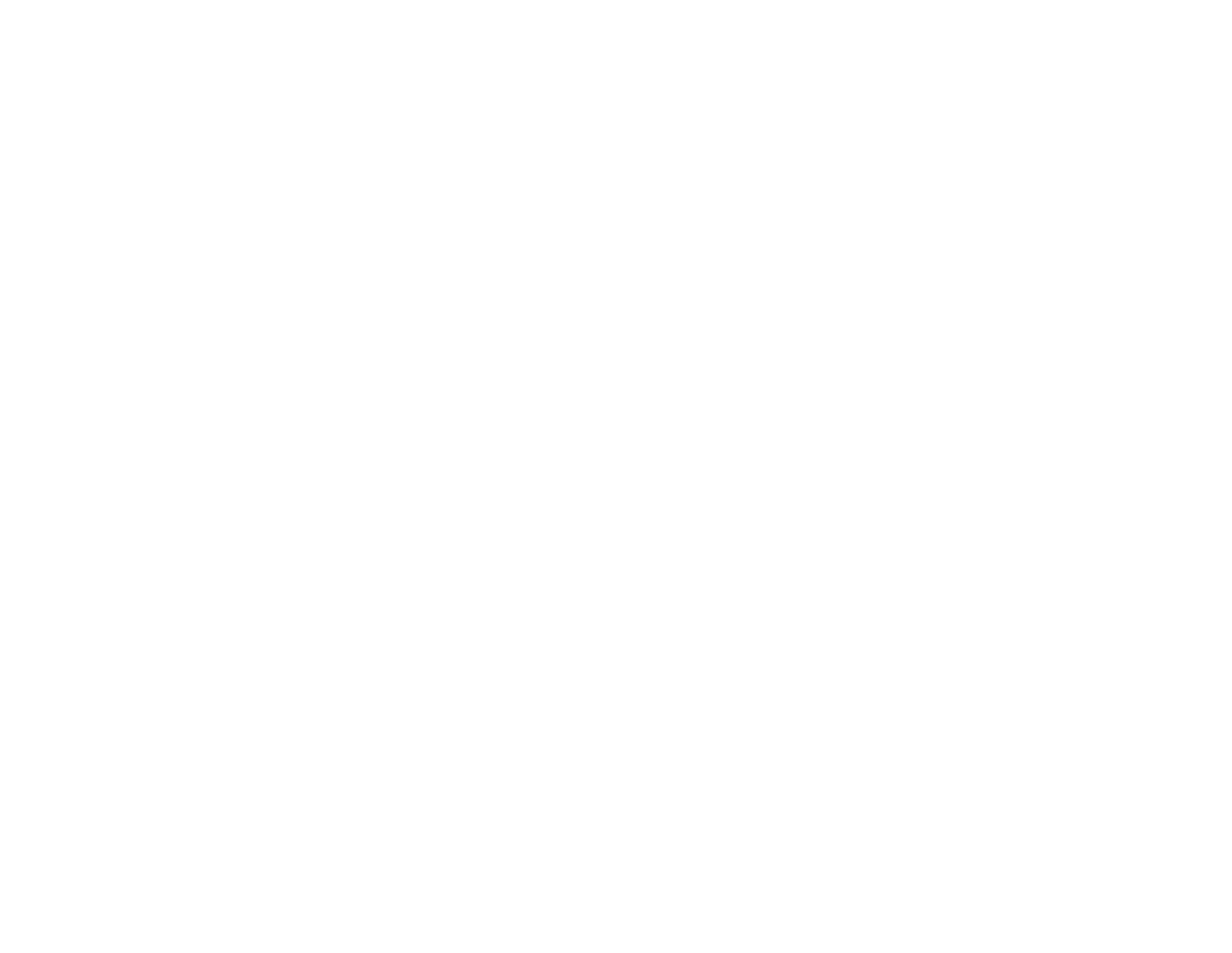# 1 POLICY 2102A – TRANSPORTATION POLICY

This policy was last approved on November 28, 2012 by the Vice-President, Administration.

As per the policy: "Mount Allison is committed to reducing its impact on the environment through the use of vehicles"

# **1.1 – Introduction**

Mount Allison University is in a small community with many amenities within walking distance. The campus is small and is promoted as a pedestrian campus. Most academic and student buildings as well as all residences have bike racks in front of them. The availability of the Bike Co-op enables students and community members to think twice before burning the emissions they would for a short drive across town during the warmer months.

Where Sackville is far from any city centre sometimes it is necessary for a commute by University members. A program has been set up per the Emissions Policy 2101 to track the mileage to calculate the University's personal carbon footprint based on University funded travel and its owned maintenance vehicles on campus. There are multiple programs offered by the University that involve a lot of travelling such as bringing in guest speakers, travel grants, exchange programs and commuting international students. These are all activities that can be recorded for the purpose of tracking a carbon footprint.

Vehicles used on campus for maintenance purposes are chosen for practical reasons and efficiency and when possible lower emission producing vehicles are considered. Facilities management has a goal to reduce the number of trucks in their fleet.

# **1.2 – Indicators**

### **Bike Racks are available at Academic and Residence Buildings**

There are 15 bike racks around campus. They are typically located in front of residence buildings and a least one is located in front of each student and academic building except for Convocation Hall. There are currently large bike racks in front of Windsor Hall and Jennings Dining Hall and there are plans to put in smaller bike racks throughout the south side of campus for visitors. Harper Hall and Campbell Hall each have bike rooms that lead directly outdoors that serve as a storage room for bikes.

The Mount Allison Student Union runs a bike co-operative during the warmer months of the year. The MASU Bike Co-op encourages physical activity and the use of alternative modes of transportation. Typically, the Bike Co-op services 40 participants throughout the summer and there are 5 bikes to rent. Any member of the University or the community are able to use this service. Bikes can be rented for up to 3 days using a sign out system and paying a security deposit. The security deposit of \$20 is refunded upon the return of the bikes. The bike co-op does multiple events throughout the summer to encourage alternate modes of transportation! This program is funded via a student levee based on a referendum passed every three years. The most recent referendum was passed in 2016.

# **Emission levels are taken into consideration in the purchase of vehicles**

The goal of Facilities Management is to reduce their fleet by removing some of their trucks. Newer vehicles have been purchased which tend to have a better fuel economy as well as have an emissions system on them. Club cars are electric and do not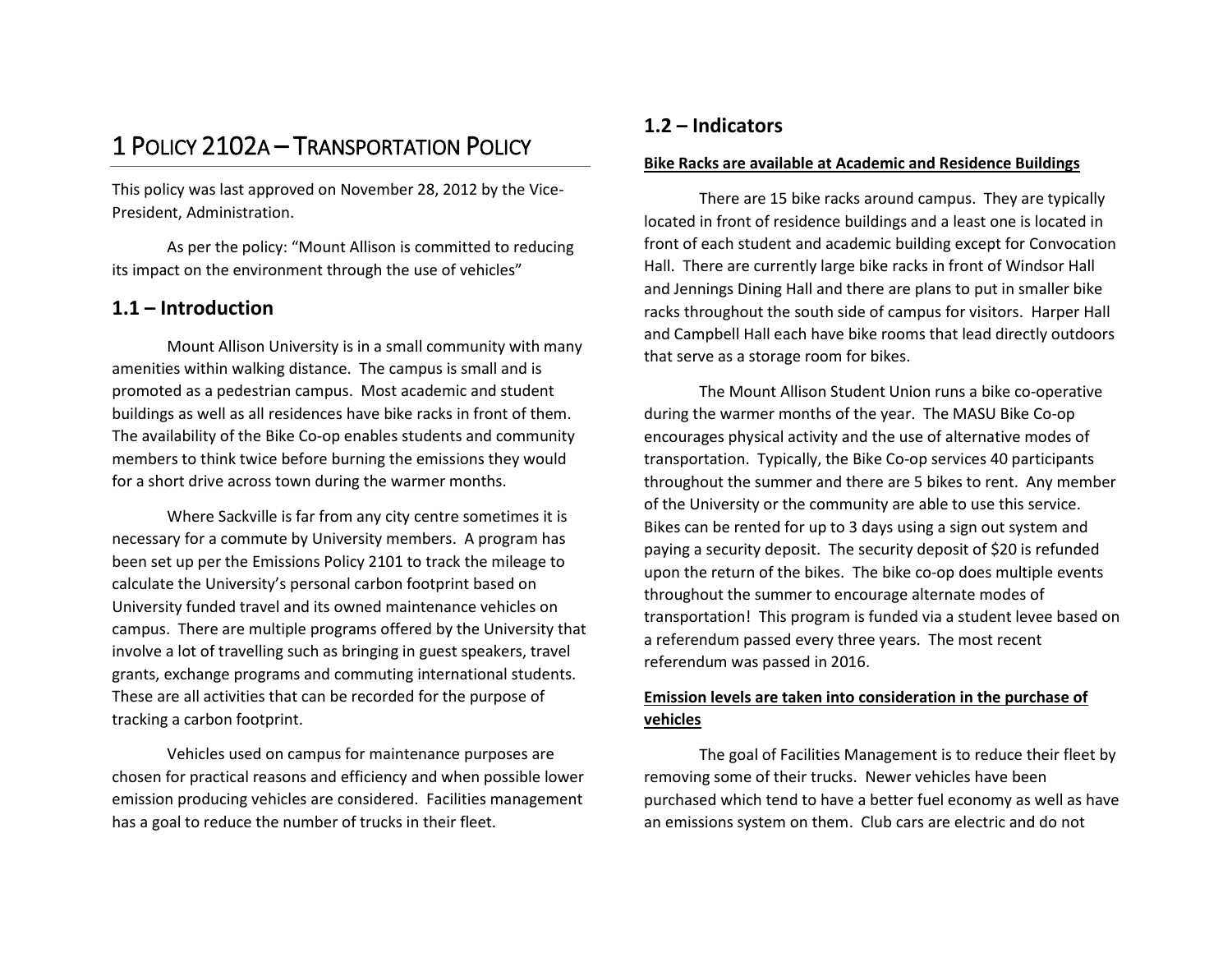produce emissions as a result from fossil fuels. They are owned under the carpentry shop and are used throughout campus. ProGaters are used to avoid the emission usage of larger vehicles. The University owns many vehicles across departments to aid with maintenance, field work, research and general use around campus as well as travelling to get supplies. See Figure 1.3.4. When purchasing any new equipment, there is an environmental impact assessment included in the tender. This is assessed as a part of the criteria considered by the Procurement department. In Facilities Management, emissions are considered but it is paramount that the vehicle be able to complete the duties required.

### **Adherence to, and effectiveness of, vehicle policy**

Policy 7903 outlines vehicle operations concerning the fleet owned by Facilities management. The responsibility section of this policy states that each "shop supervisor" in which Facilities vehicles are assigned to, must have a log book to track daily mileage, gas purchases, maintenance items, and oil changes. In the operations section of this policy it states "Vehicles are not to be left running if the vehicle is unattended or if the stop is expected to be more than five minutes." There is little to no signage on campus issuing an idle-free zone. More education around campus should be implemented for University community members to be able to understand how they can be accountable for their personal emissions.

There is also a policy within the Facilities Management Policies and Procedure manual that addresses fuel conservation and idling, policy 1.16. This policy states that it is known for many reasons that idling results in economic, health and fuel deficiencies and as a result vehicle operators should actively conserve fuel by:

Minimizing vehicle idling time

- Reducing vehicle warm-up time. Follow the vehicle manual recommendations for idling in extreme weather conditions.
- Accelerating gradually and avoid sudden braking if possible.
- Eliminating unnecessary weight in vehicles.
- Car-pooling whenever possible.
- Ensuring that vehicle tires are properly inflated.
- Ensuring that the vehicle emission control systems are not altered or disconnected.

Section 2.3 of the Emissions Policy 2101 states that "the University will make it a priority to decrease emissions resulting from University-owned vehicles and University-approved travel." The strategies outlined in this policy include:

- Reducing the number of university-owned vehicles where it is appropriate to do so;
- Replacing the existing fleet with low emission, alternativefuel vehicles where it is appropriate to do so;
- Implementing a central accounting system that monitors travel distances and mode of all University expensed travel; and
- Working with students and employees to consider their use of University approved travel.

The central accounting system that monitors travel distances and modes of all University expensed travel creates an appropriate measure of accountability of a carbon footprint. There is a report completed annually by the Financial Services department that calculates the carbon emissions footprint each year. See Figure 1.3.5.

### **Status of Mount Allison's commute**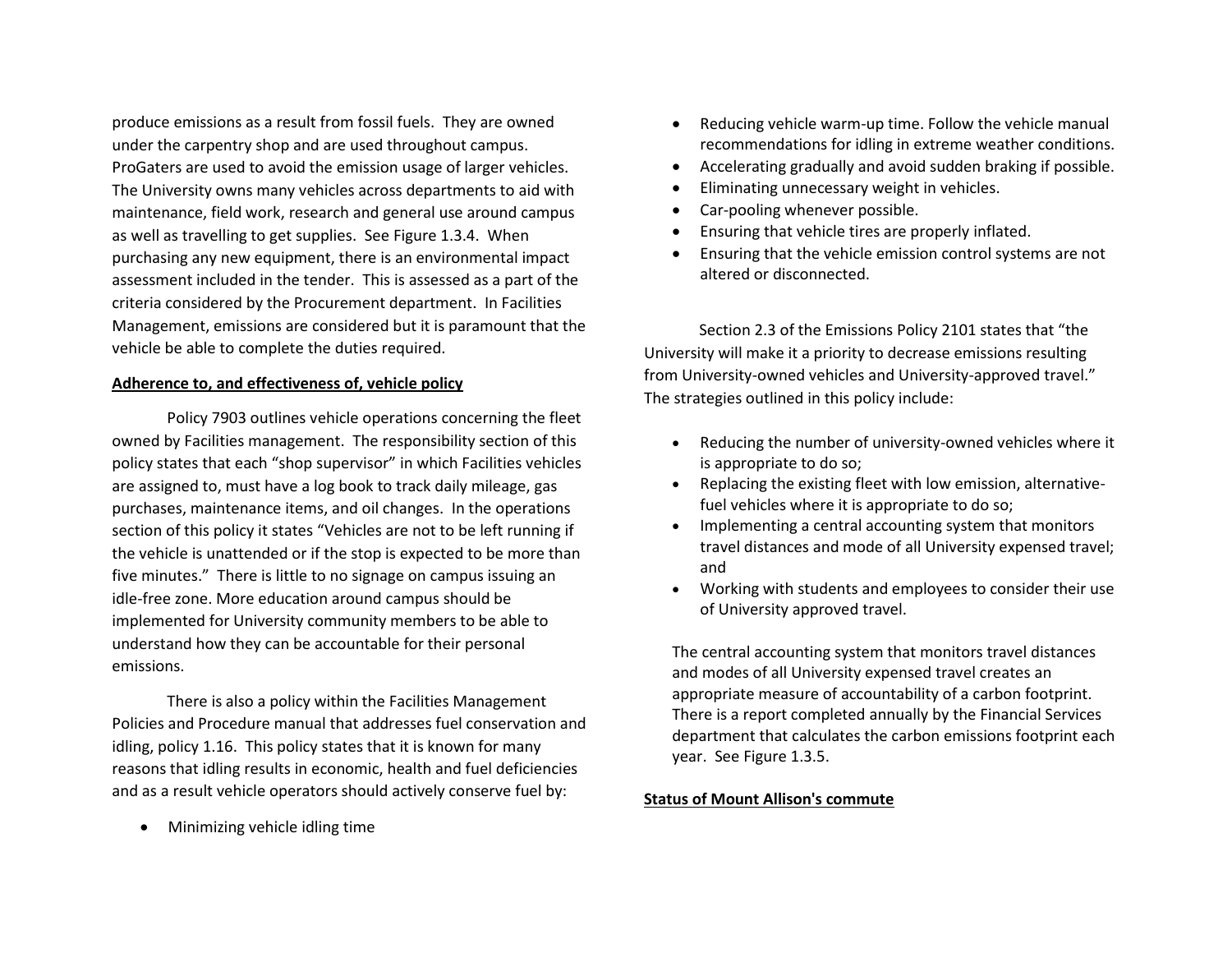Mount Allison University has a broad demographic of 38.7% of students originally from New Brunswick, 50.7% of Canadian students from outside of New Brunswick and 10.6% of students who are international students as of fall 2014. See figure 1.3.1. On campus of students enrolled in an undergraduate program, 62% as of fall 2014 live on campus (Parsons). This means that 62% of students are in close proximity of campus buildings for class and that it would nearly always be unnecessary to drive a car anywhere. The remaining 38% of students either live off campus near enough to not need a vehicle, or commute from Amherst, Moncton, or areas of Sackville that are considerably further from the University campus. Many students travel back and forth from home to school during breaks, after exams and during long weekends. A shuttle service is offered to students requiring access to the Moncton

Airport before and after extended breaks which allows for carpooling opportunities that would lower general emissions from a student's commute.

The Airport Shuttle Service is a relatively new service at the University was established by the Mount Allison Student's Union in 2012. The service is intended for the ease of student's ability to get home or to school with ease. Typically, the shuttle service runs after fall semester exams and before the winter semester begins. Both shuttles with a maximum of 10 passengers and cabs with a maximum of 4 passengers are used to get University members to the airport on time. This carpooling service by nature, reduces an immense amount of carbon by reducing unavoidable trips between Moncton, NB and Sackville, NB. See Figure 1.3.3.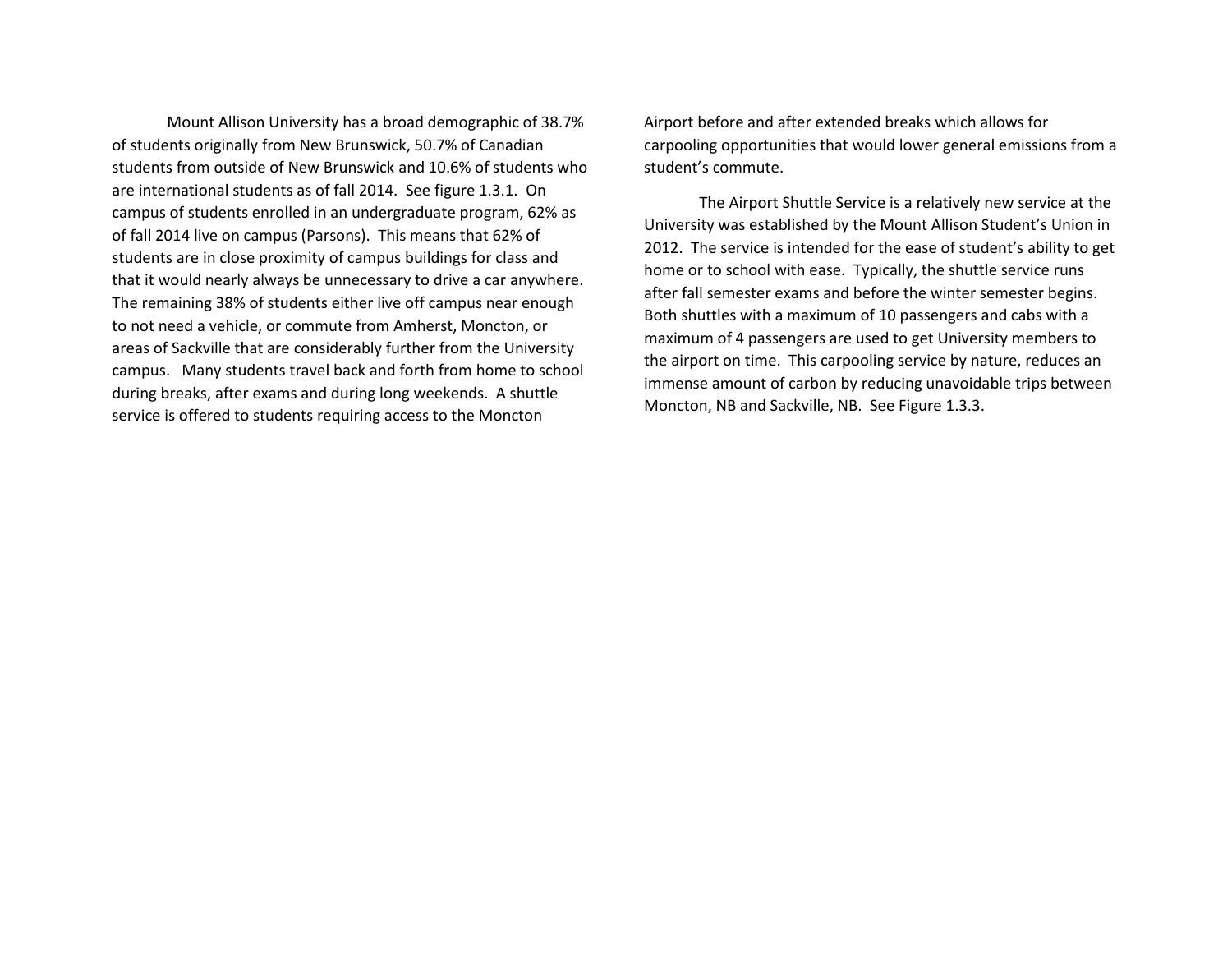**1.3 – Data**



# **Figure 1.3.1 to give an image of how many undergraduate students travel a greater commute to attend Mount Allison University.**

Many students have to take a plane, train, bus or drive a significant distance to come to Sackville, New Brunswick for their semester.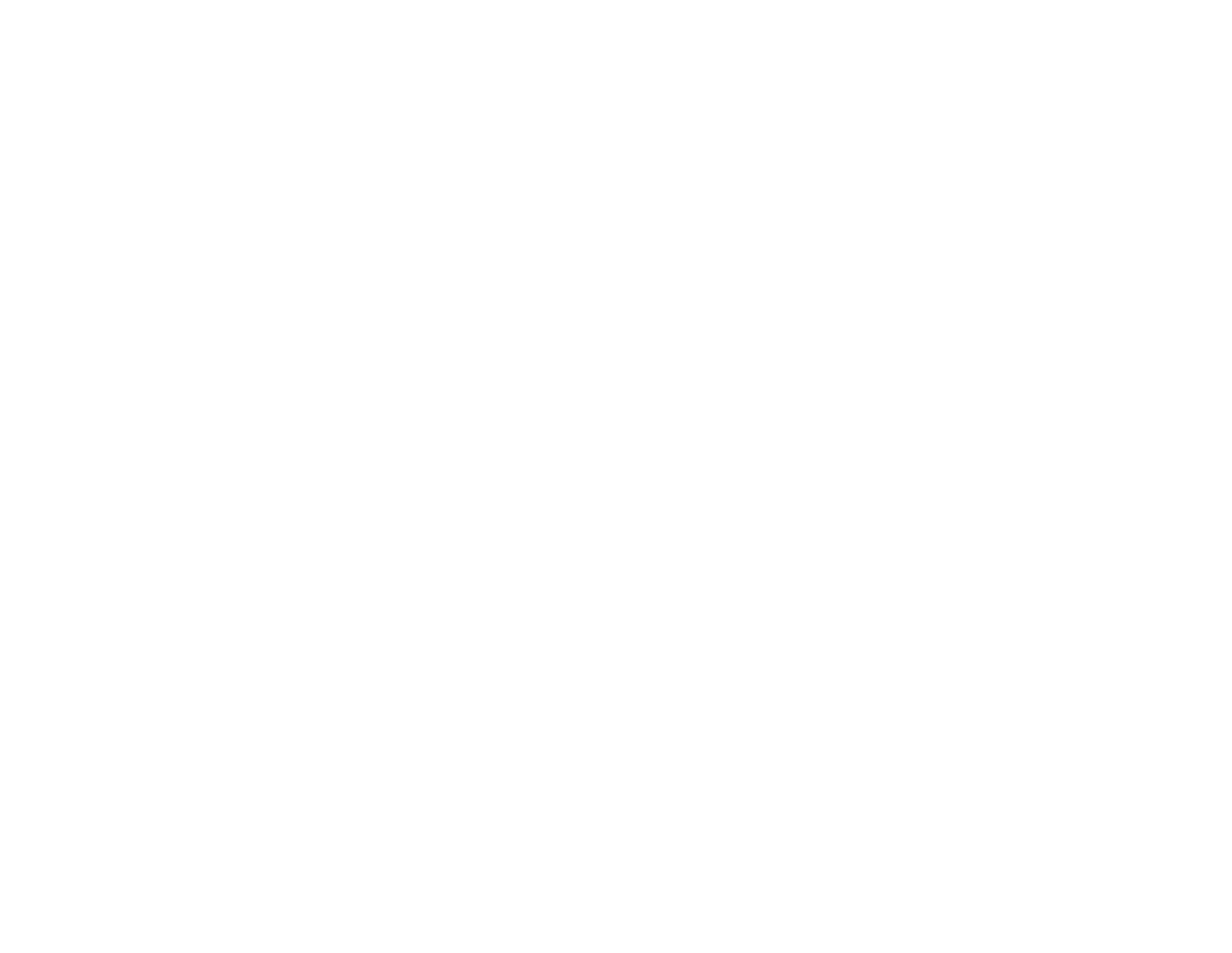



If 19 shuttles are being used with approximately 7 people during the commute to and from the December break in 2012 to 2013 on every shuttle, the amount of trips decreased from 133 to 19. If 19 cabs are used with 3 people in every cab during the commute to and from the December break in 2015 to 2016, the amount of trips reduces from 57 to 19. One way to the Greater Moncton Airport is approximately 42 km from Mount Allison University. The amount of carbon emissions saved from 19 trips carpooled instead of 57 using the cabs was approximately 0.38 tonnes of  $CO_2$  emissions (Zero). The amount of carbon emission saved from 19 trips instead of 133 using the shuttles was approximately 2.28 tonnes of  $CO<sub>2</sub>$  emissions.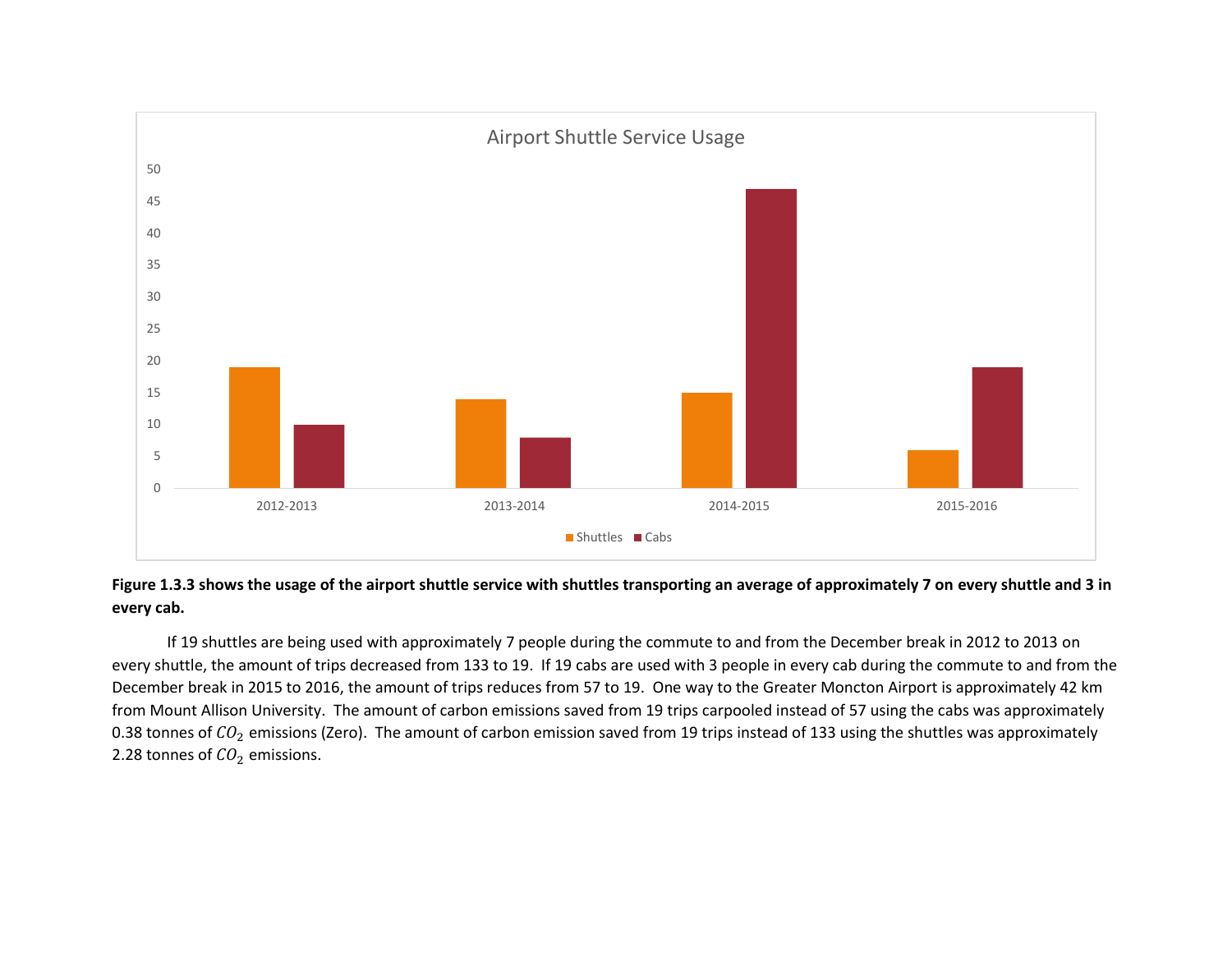

### **Figure 1.3.4 The University owns 23 insured vehicles across many represented departments as well as club cars and sweepers.**

The number of vehicles insured by the University has increased from 18 to 23 vehicles. This addition of vehicles has been a result of academic departments adding more vehicles to their fleet for field research. This figure does not include mowers or other motorized maintenance tools used on campus. It does include club cars and sweepers which are not listed as insured vehicles by the University. These are vehicles categorized under landscaping equipment and do not have odometers. They are instead tracked by hours used. All insured vehicles keep track of their daily mileage in a log book that gets reported to Financial Services.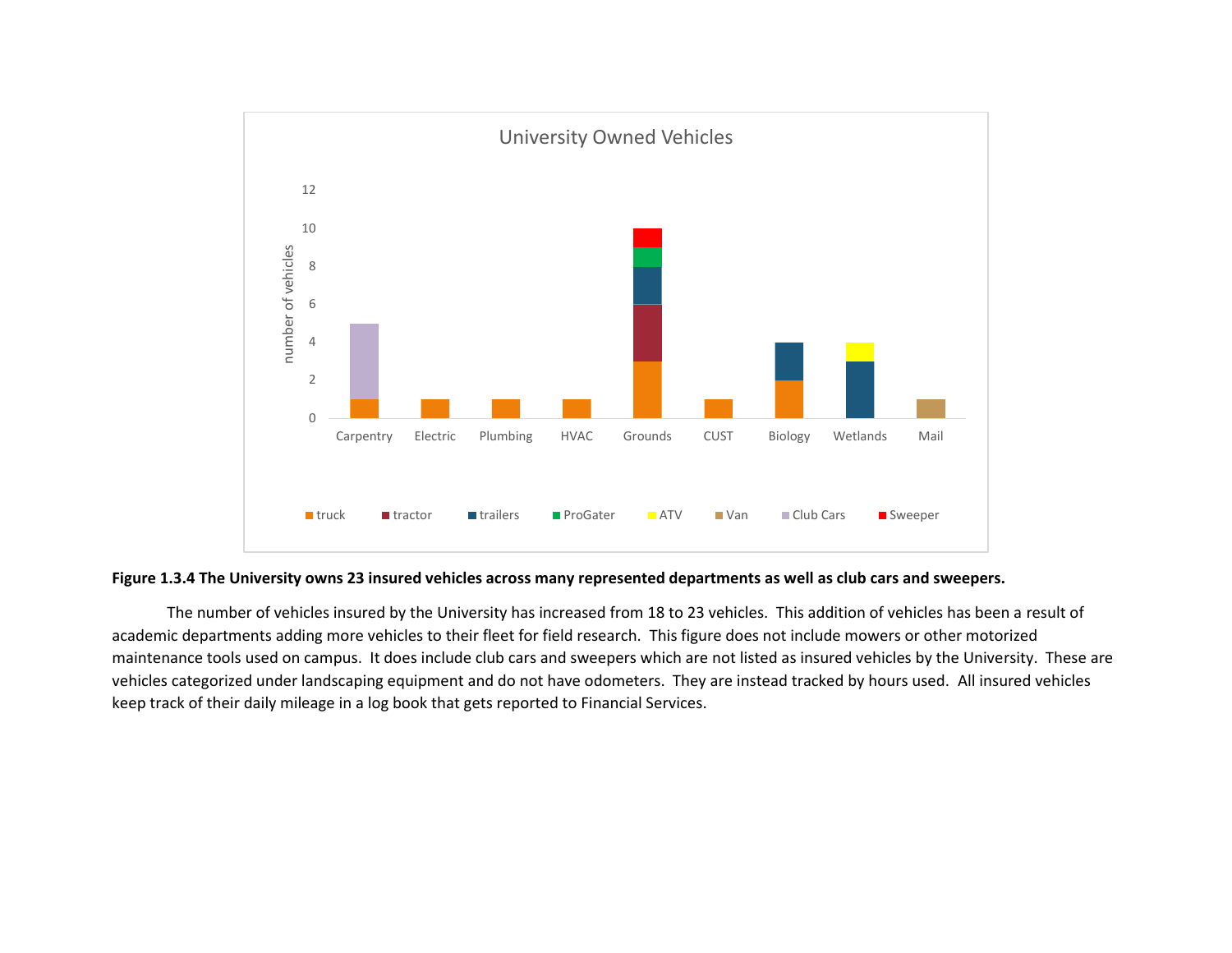

## **Figure 1.3.5 Emissions from University approved travel**

Travel emissions are calculated by keeping record of employee travel, field trips, team travel, and the University's fleet. Travel emissions have dropped a significant amount since the last audit was performed. Employee funded travel has had the most significant decrease in  $CO_2$  emissions contributing to this downward trend dropping from 1162 Megatonnes of  $CO_2$  in 2012 to 454 Megatonnes of  $CO_2$  in 2015.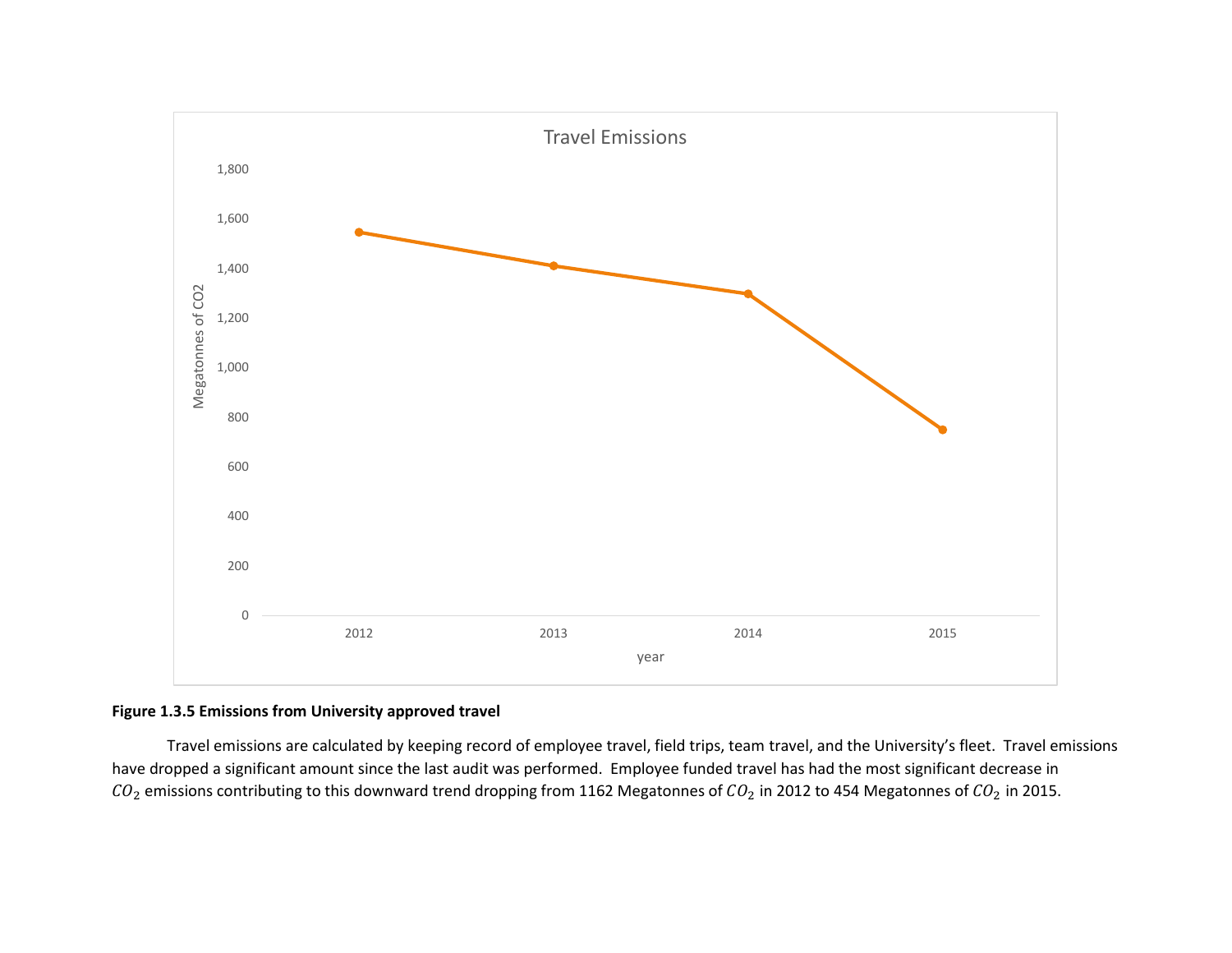# **1.4 – Summary and Recommendations**

### **Summary**

Mount Allison University has many policies and programs to look to when it comes to transportation. Simplification and specificity across these policies would provide more concrete grounds when setting goals for future carbon emission saving strategies.

There is encouragement within the University to be conscious of our personal impacts while at work and school. Tracking mileage and University travel allows the University to be aware of its carbon footprint and to consider and measure alternate modes of transportation. Carpooling and bike usage is encouraged at Mount Allison University, however there is always room for improvement when it comes to accessibility of these resources.

Mount Allison University is located in a rural area of New Brunswick and obvious efforts are made to offset the inevitable carbon emissions produced via transportation to, from and around our community.

The University has shown its commitment to reducing its impact on the environment through usage of vehicles by implementing relevant policies and practices. However, improvements can always be made to continue to encourage the decrease in emissions that stem from transportation of members in the University community. This can be done through re-evaluating policies, considering indirect travel emissions from the University community and finally taking action on goals that limit travel from University community members.

### **Recommendations**

There are currently two policies that exist for transportation with similar mandates in both the Emissions policy (Policy 2101) and the Environmental Policy (Policy 2102). It should be considered to merge the two mandates for the purpose of avoiding redundancy and increasing clarity. Where there is also a sub policy within policy 2102 designated to emissions, consider using this section to separate specific mandates regarding transportation from other emission topics.

There should be a vehicle policy, similar to those implicating vehicles owned by Facilities Management in the Facilities Management Policies and Procedures Manual, Policy 1.6. This policy should apply to all University owned vehicles. As it stands, there is no policy for departments or other members of the University owning vehicles insured by Mount Allison to hold anyone accountable for fuel conservation or regular maintenance that would improve the fuel economy of their vehicle. The existing policy should be expanded to incorporate this accountability to avoid redundancy in University policies.

Emissions from commuting are not specified to be measured within this policy as it does not involve University funds. As it states that the University is to "encourage the University community to use less carbon intensive modes of travel" programs and monitoring of commuting emissions from students and faculty should be implemented.

 Implementing an organized carpooling network either via the student's union or University website for students and faculty and staff commuting from outside of Sackville should be considered. This carpooling system would greatly reduce carbon emissions, especially during times before and after extended break periods of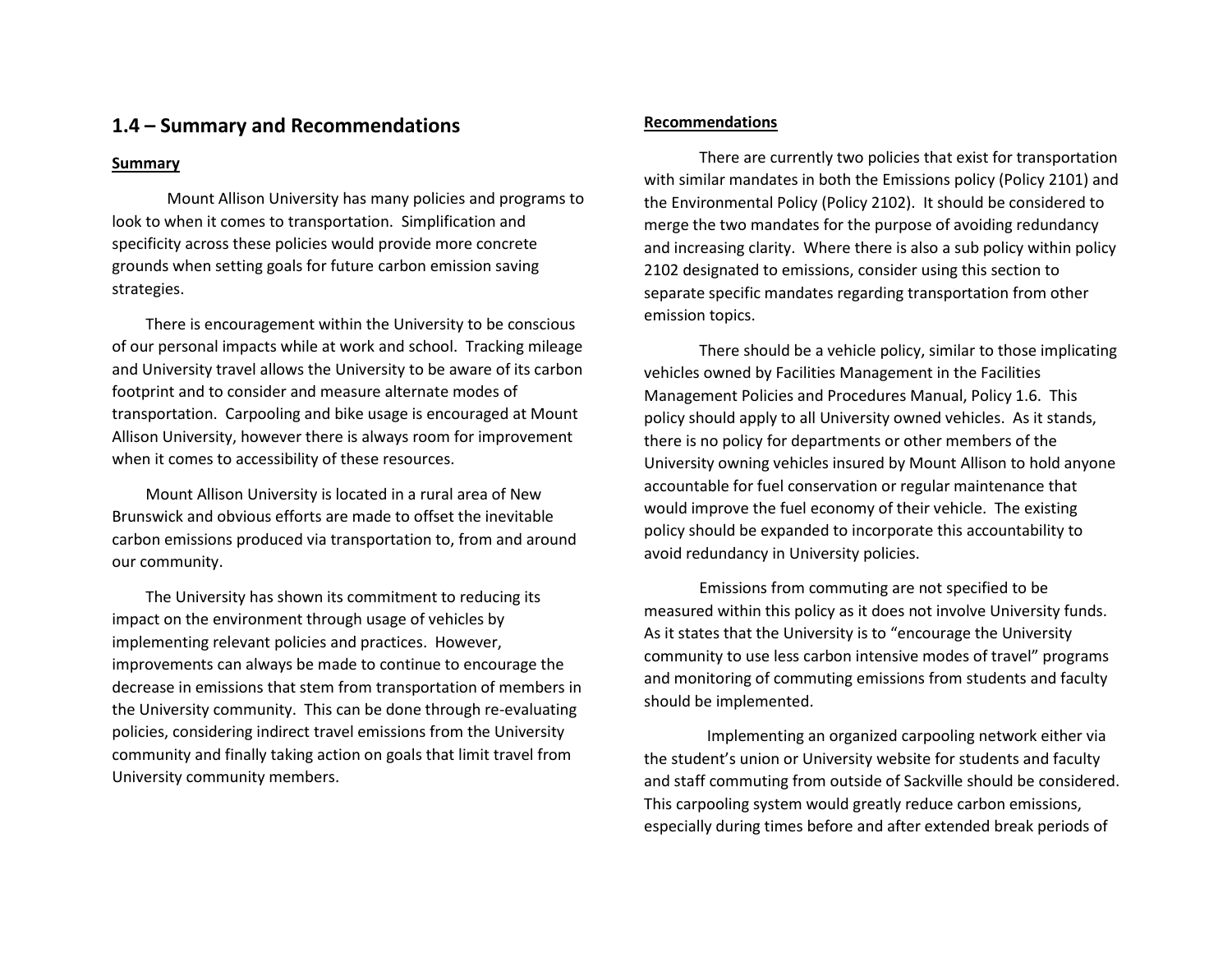the academic year to people from the Maritime region, but it would also be significant in carbon emission savings to those who participate in a daily commute and do not already carpool with peers and colleagues.

The Mount Allison Student Union's programs, the Bike Coop and the Airport Shuttle Service fall in the mandate of Policy 2102a and should be supported and endorsed by the University. The Bike Co-op provides educational programming to the community as well as a very accessible resource for all people in Sackville, New Brunswick. The Airport Shuttle encourages "the adoption and use of more sustainable approaches to transportation" being the only organized carpooling system on campus.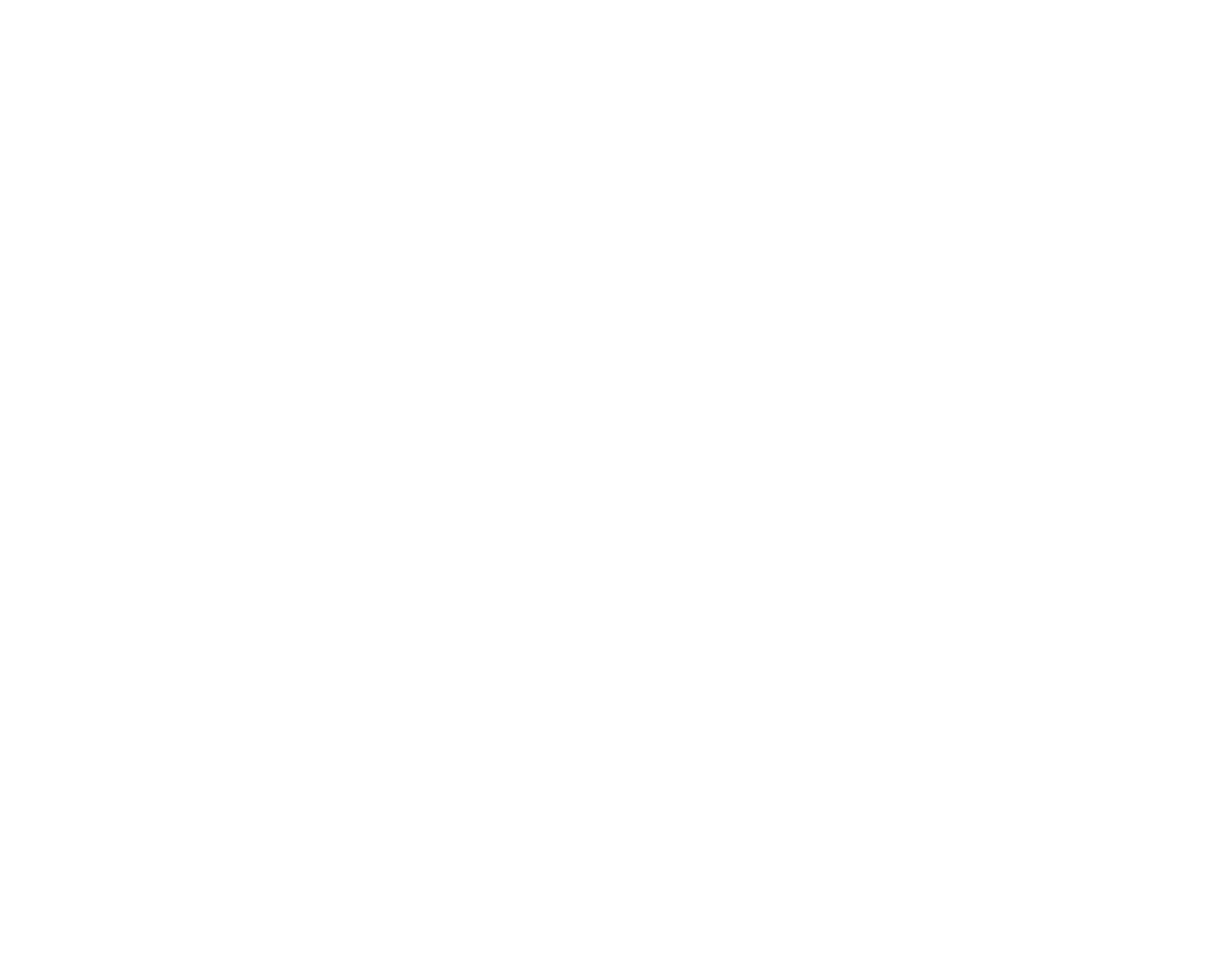The amount of energy reduced by manufacturing recycled paper as opposed to manufacturing it from scratch is significant. This creates savings in waste, carbon emissions as well as costs (Stanford). At Mount Allison University, 100% recycled paper is used for exam booklets that are printed at the book store. The rest of the paper used on campus is made from 30% recycled materials and is certified by the Forest Stewardship Council and is produced using biofuels. This certification means that the trees used for the production of the remaining non recycled portion of the paper come from responsibly managed forests (FCS Canada). The brand used by Mount Allison is ordered through the Book Store and is called Reproplus. Reproplus paper states that by using a ton of Reproplus paper saves the equivalent to 5 trees, 4920 gallons of water, 4600 lbs. of  $CO<sub>2</sub>$  emissions, and 502 lbs. of solid waste (Enterprises).

### **Mass distributed publications**

Mount Allison University has multiple groups and clubs that put out mass amounts of printed information to students, faculty

and alumni. Some of these publications include The Argosy, 7 Mondays, The Allisonian and The Record. Though these publications are not printed through the campus book store, they are still mass amounts of paper being used by the University community. The Argosy is distributed weekly on campus and around the Town of Sackville and also has a webpage and puts most of their printed materials online. The paper used for printing the Argosy is made from 100% recycled materials. 7 Mondays is a society whose printing is entirely dependent of a referendum vote. The Allisonian is printed and mailed to graduating students with leftover prints set out for any student to take. Any leftover year books that do not get claimed are stored and are often sought out by alumni. The Record is a magazine distributed to alumni all over the world twice a year. This year The Record is cutting back to only one print publication a year and one exclusively online publication. Currently all editions can be viewed online.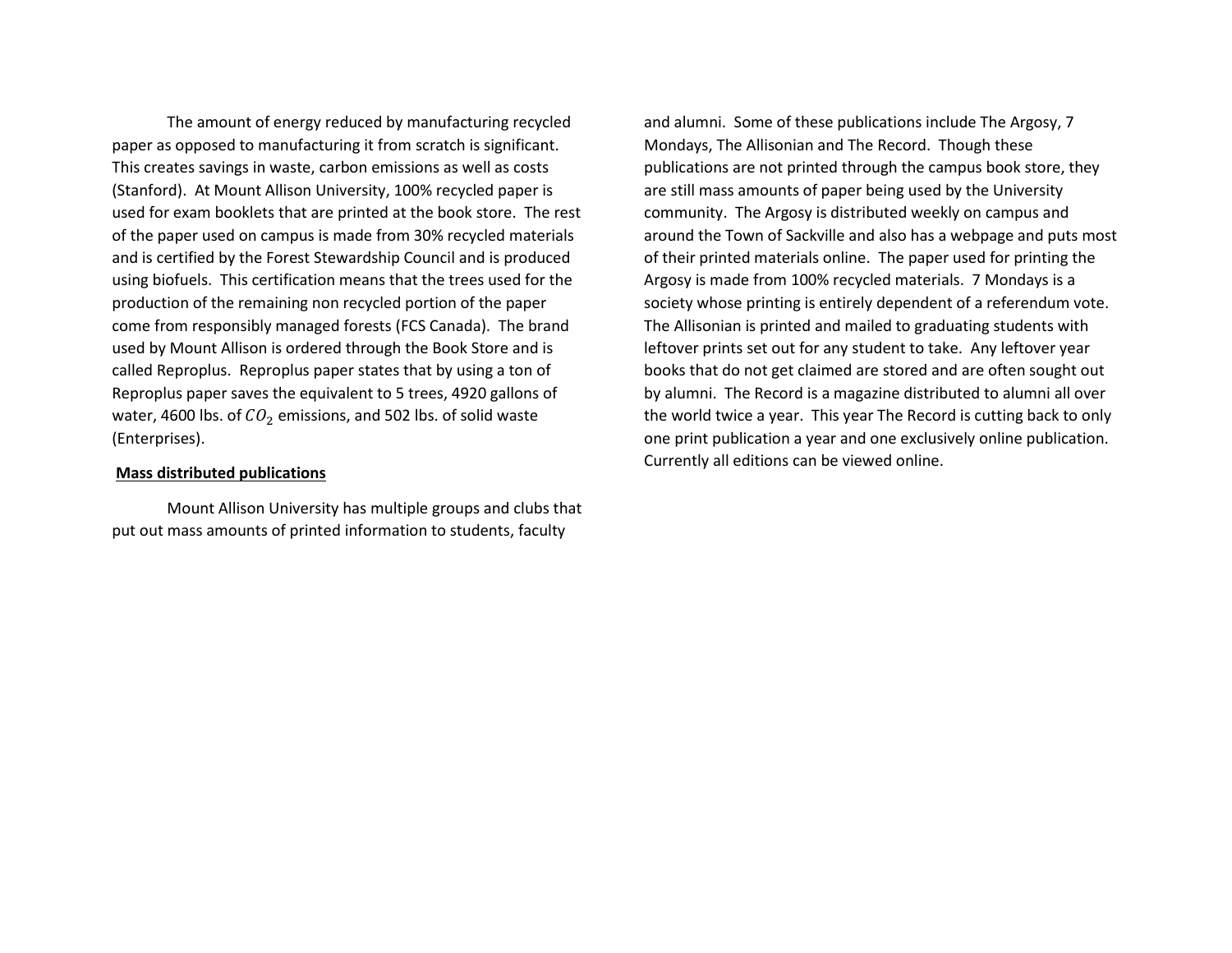# **2.3 – Data**

There are 47 printers throughout campus whose usage is tracked via the Environmental Dashboard on each University member's print accounts. There are also 4 printers in the print shop. In 2015 all old RICOH printers, except for those in the print shop were replaced with new Konica Minolta Printers. The new Konica printers use a polymerized toner which claims to achieve a 40% reduction of  $CO<sub>2</sub>$  emissions in comparison to a conventional toner. The company also states that power consumption is optimized for each operation on the printers so as not to use an excess of energy. These new printers are also certified under EcoLogo™, Energy Star, Germany's Blue Angel Mark, and Japan's Eco Mark and Eco Leaf programs (Minolta).



## **Figure 2.3.1 Publication on paper that is not sourced from the campus book store distributed to students, faculty, community members and alumni.**

Many publications have decreased in quantity due to drops in enrolment, environmental conscientiousness, and movements to online publications. The paper for these publications are not from the same distributor as the Book Store. The Argosy for example, uses Ecopaque paper for their publications.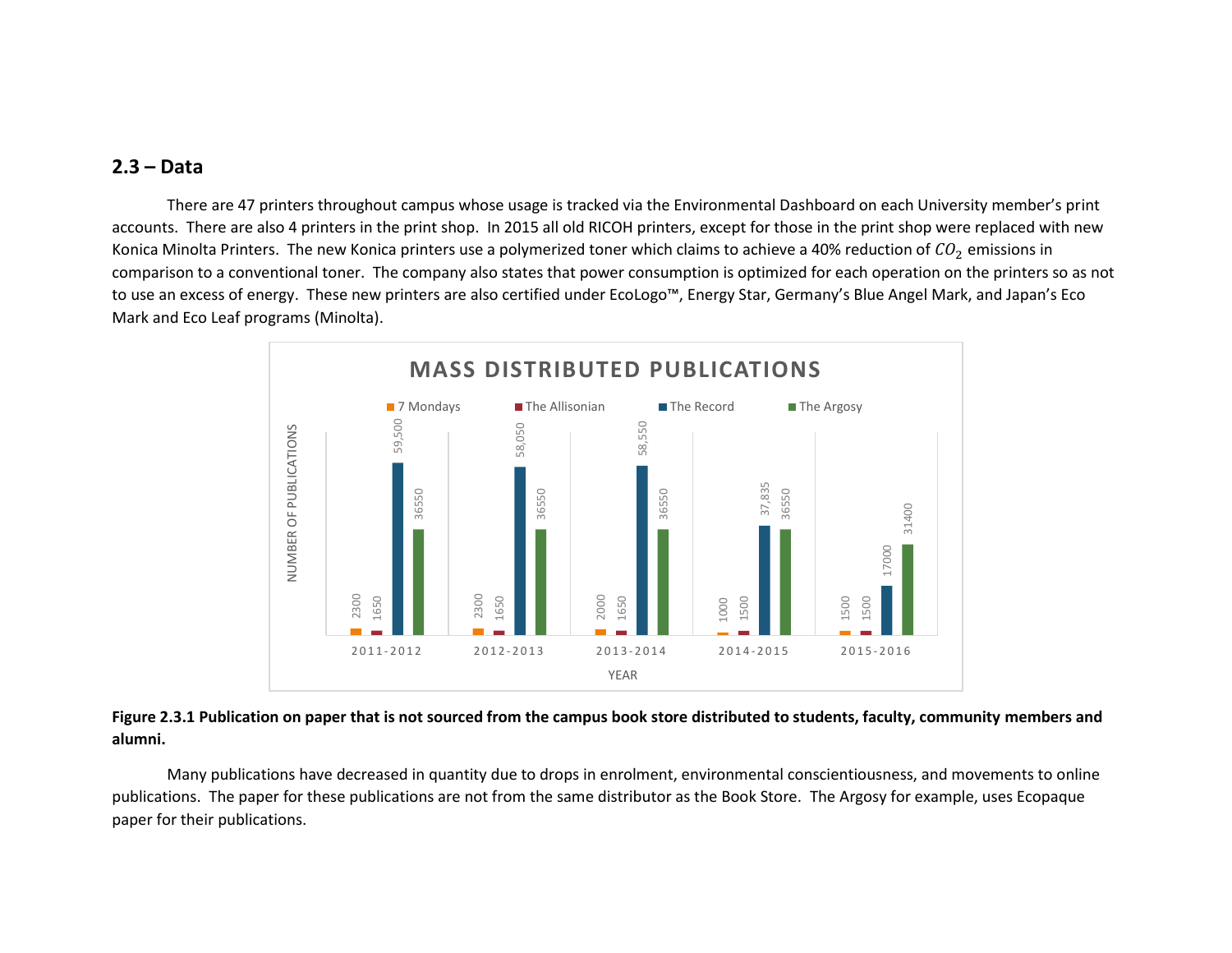

## **Figure 2.3.2 Amount of paper ordered during years of past audits and distributed from the campus book store.**

There has been a steady decline in use and need of paper. Paper that is ordered from the bookstore decreases every year as more and more computers become available to students. As a result of this, online materials have become more accessible. This data accounts for all paper purchased by the bookstore supplied to all of the printers around campus. It does not include mass publications or specialty printed items from the print shop on campus.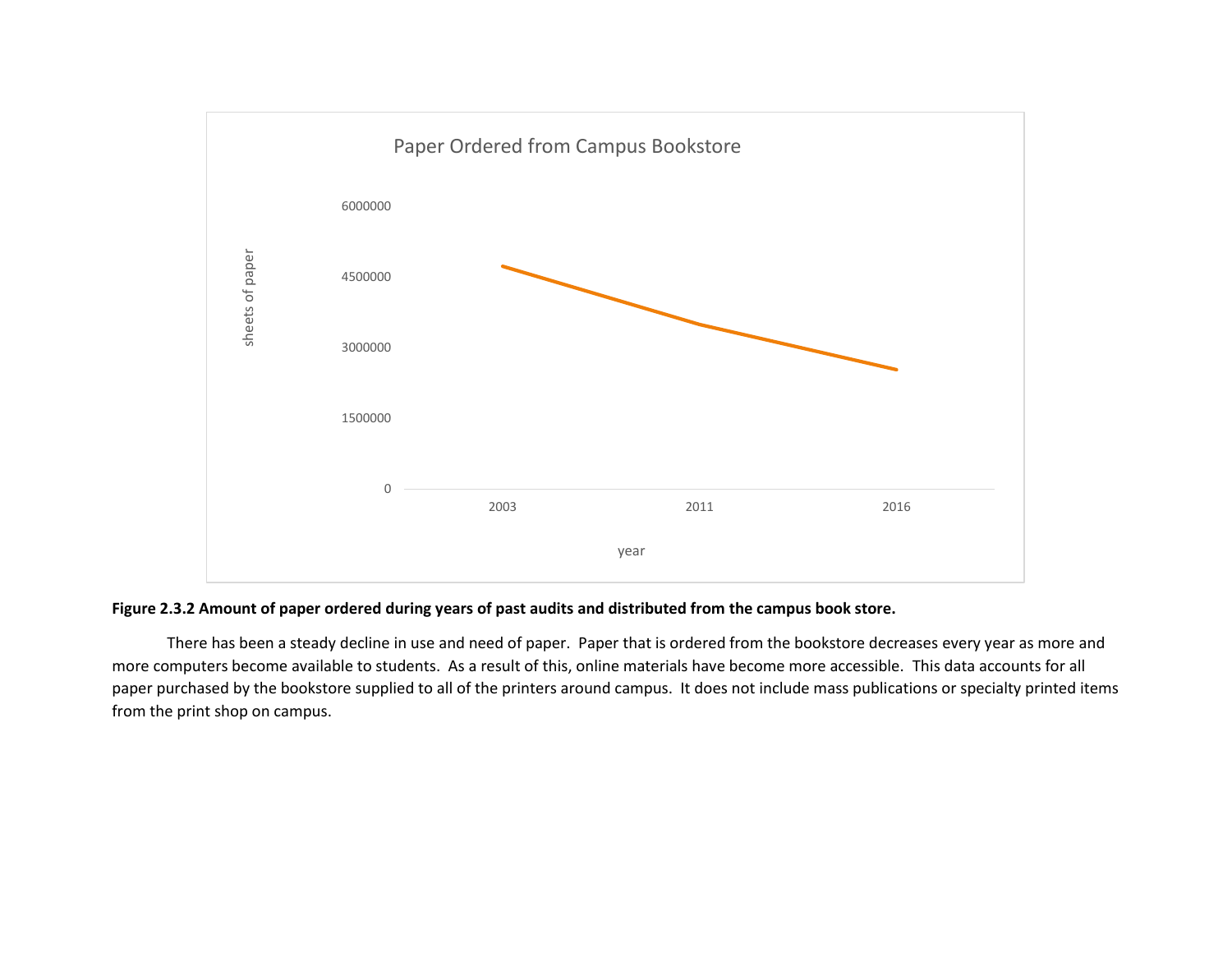

## **Figure 2.3.3. The majority of course materials such as midterms and syllabi typically printed off and handed out to students.**

From a sample size of approximately 25% of the teaching faculty at Mount Allison University it was found that 73.8% of faculty print off midterms for their classes, 35.7% print the syllabus for their courses, 30.9% print quizzes and assignments, 16.7% print handouts and 2.4% print supplementary readings. Although many of the respondents indicated printing at least one or a combination of many of these items there were 4.8% of respondents that indicated using no paper or print outs in their courses at all.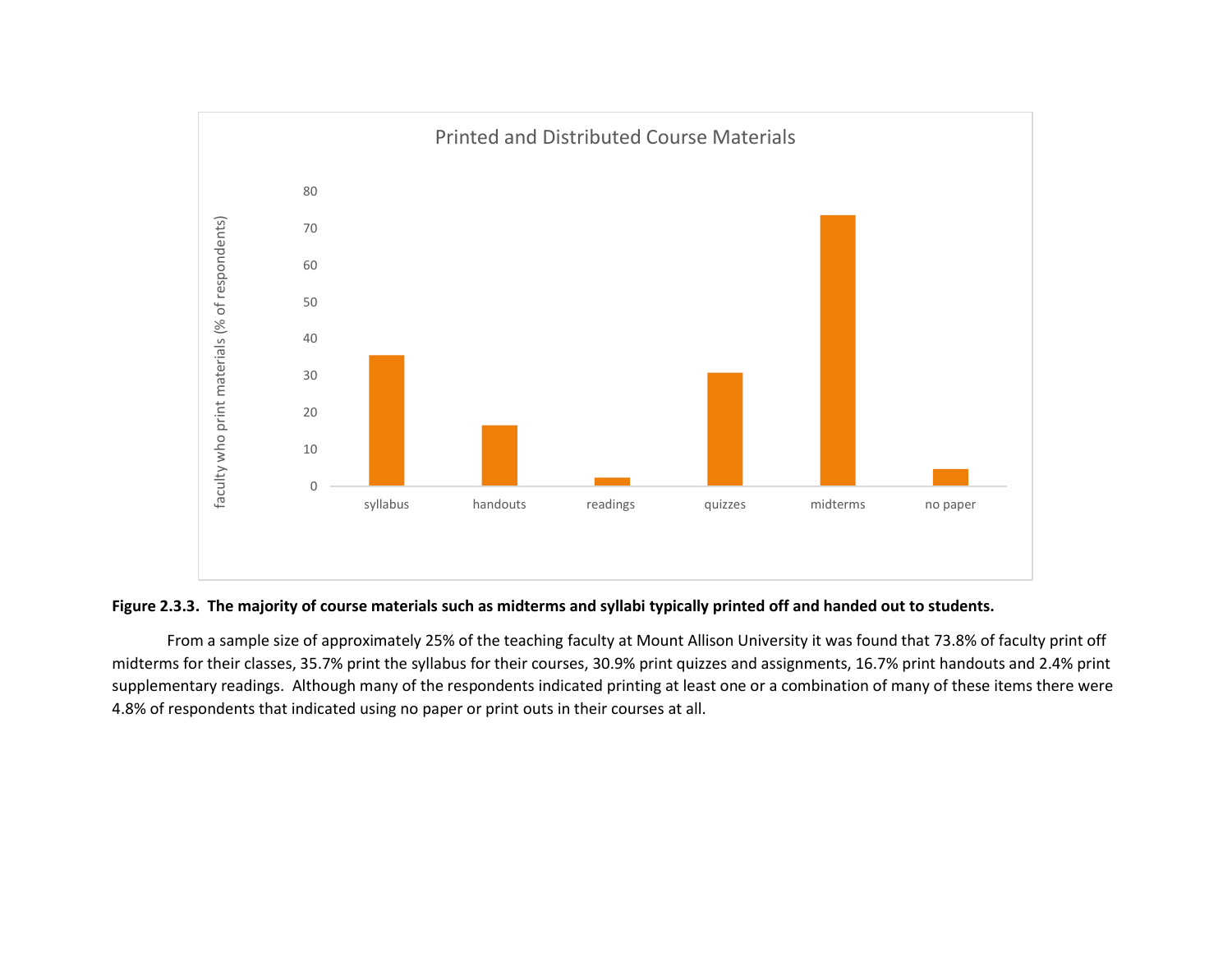

### **Figure 2.3.4 Online compared to paper submissions accepted by professors.**

From a sample size of approximately 25% of the teaching faculty at Mount Allison University it was found that 40.5% of teaching faculty accept a combination of both printed and online submissions, 26.2% accept only paper submissions but accept double sided printings, 21.4% accept exclusively online submissions and 7.1% indicated that they only accept single sided paper submissions. A total of 4.8% of respondents skipped the question indicating that submissions are given in a different form or not altogether. Some teaching faculty indicated that depending on the type of course, introductory versus upper year, dictated whether or not paper or online submissions were accepted for the purpose of feedback.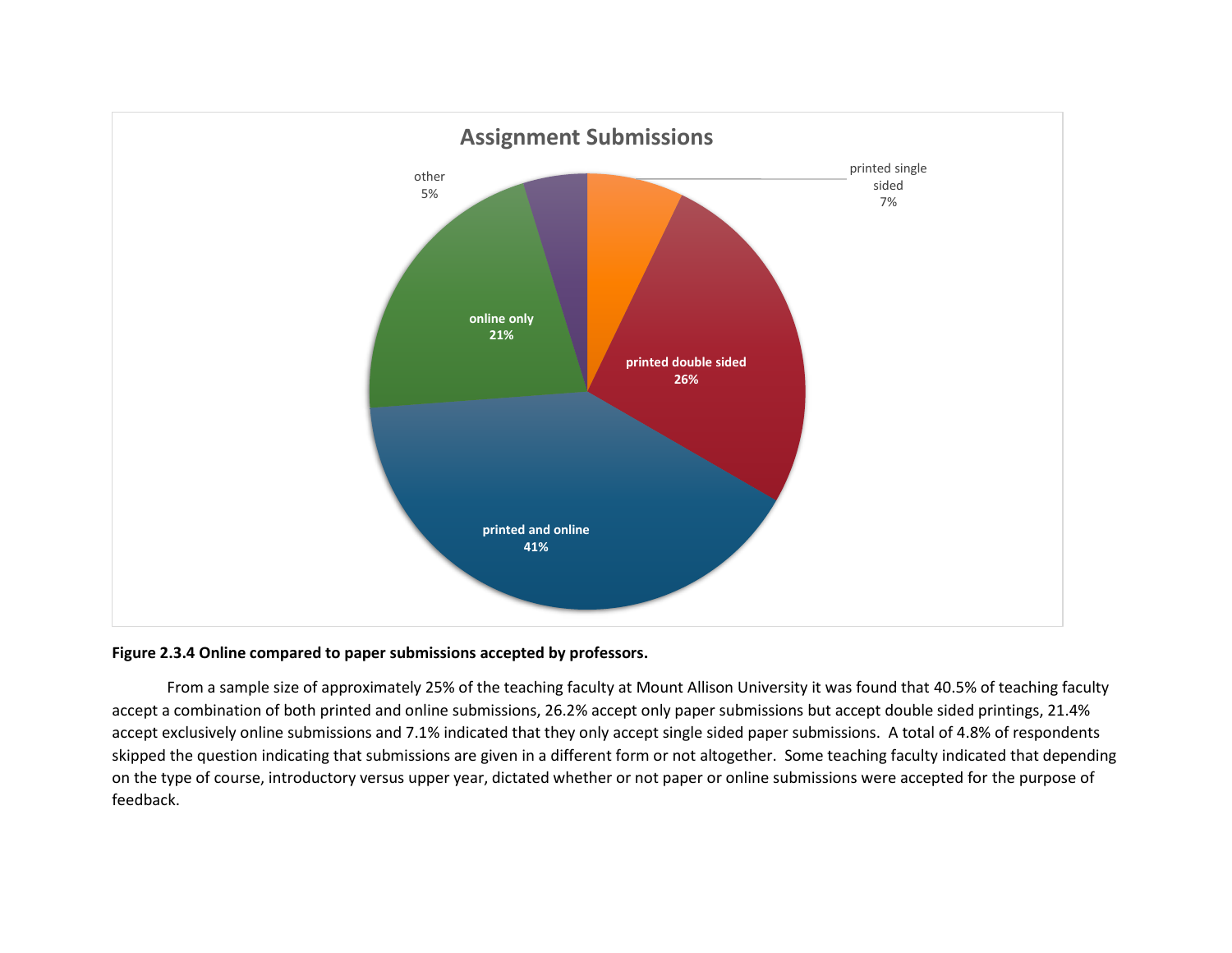



From a sample size of approximately 25% of the teaching faculty at Mount Allison University it was found that 61.9% of faculty are unaware of the existence of the Paper Sub-Policy of the Environmental Policy. Despite over half of respondents not knowing of this policy, 95.2% consciously practice paper reducing strategies in relation to their course materials.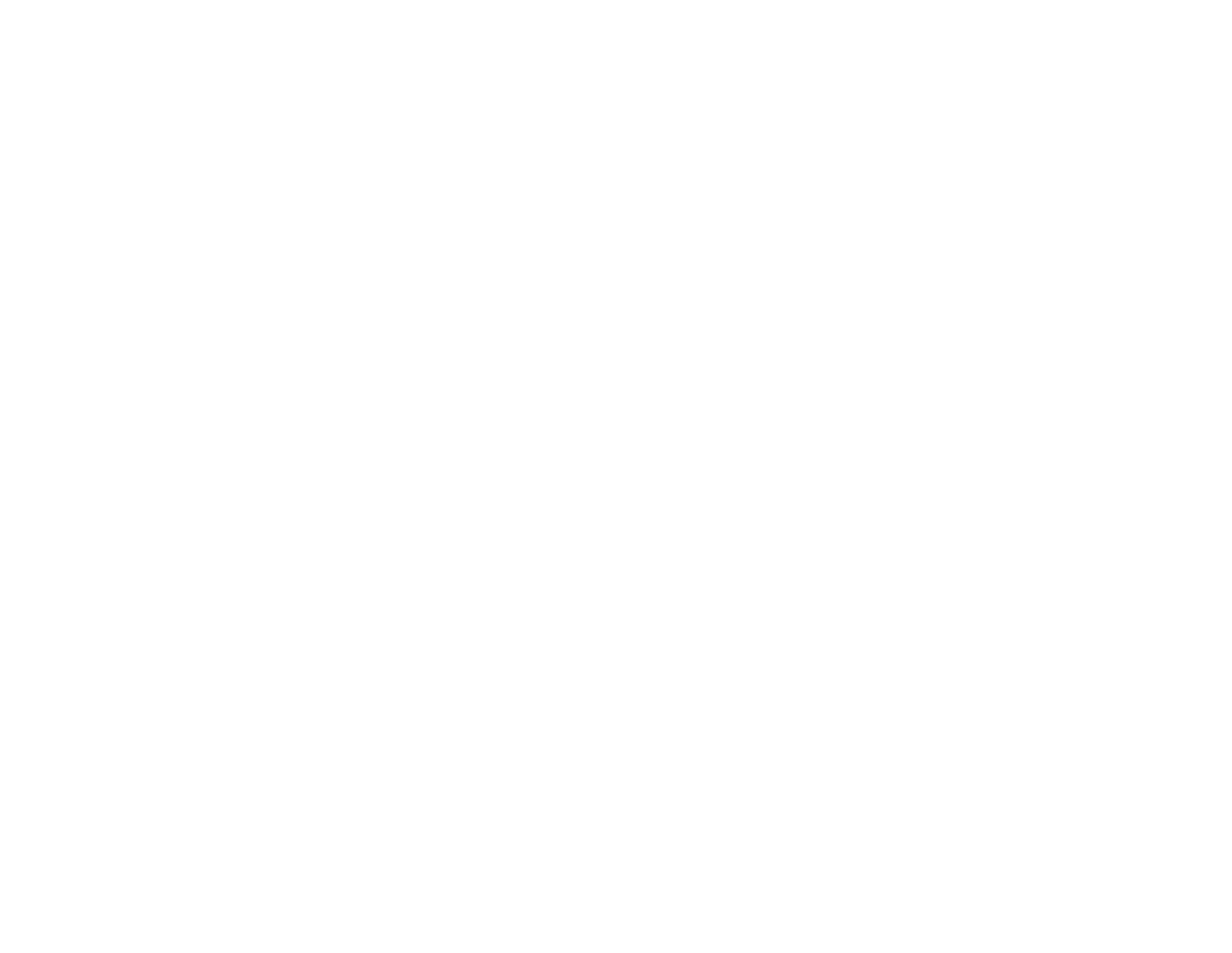# 3 POLICY 2102F – GROUNDS POLICY

This policy was last approved on November 28, 2012 by the Vice-President, Administration.

As per the policy: "Mount Allison's grounds operation supports the work and other activities of, and provides a safe and attractive environment for students, faculty, staff and visitors. This policy is intended to promote the adoption and continued use of approaches to grounds maintenance that will reduce the adverse impact on the environment."

# **3.1 – Introduction**

Mount Allison University has a variety of natural, gardened, recreational and education facilities on the grounds of the University property. The grounds operations actively supports the work and other activities to ensure they take place in a safe and attractive environment. The grounds are an inviting place for students and faculty to enjoy as well as to learn from. In maintaining the grounds areas, there are many items that need to be considered in terms of impact on the environment.

In examining the usage of pesticides in compliance with the Sackville By-law No. 201 (Town Council) and other contaminants such as salt, a measurement of impact can be obtained. Pesticides and road salts can be washed into runoff water, contaminating water and soil as well as contributing to the erosion of surrounding areas.

Plant species on campus are carefully planned and thought out in landscaping projects across campus in order to favour sustainability as well as aesthetics. Facilities Management uses a method called xeriscaping whose purpose is to decrease the

amount of resources used while keeping gardens and vegetation healthy. New options of planting have since been adopted to reduce water usage and drainage such as using planter boxes instead of planting in the ground.

Another measure that will be considered in this report are accessibility to waste and cigarette receptacles on the grounds as well as the impact and sustainability of the furniture and other accessories on campus.

# **3.2 – Indicators**

### **When pesticides are used, only 100% organic pesticides are used.**

Pesticides are not regularly used and are only used if absolutely necessary in the form of herbicides. Generally, the only case for using pesticides is to stop the spreading of disease to plants and weed infestations in the sports fields. The weeds clump the soil together causing bumps in the field which pose a safety hazard. The last time any field was treated was 2013. A mixture of herbicides mecoprop-p pcp 27891, vanquish herbicide, mcpa amine 500 pcp 9516 was used. Herbicides used by the University are certified organic food grade substances such as vinegar.

The Grounds department at Mount Allison uses an Integrated Pest Management Toolbox to control pests such as bugs and weeds. Practices such as making sure to plant only plants and trees that have been well taken care of during younger phases of its life are used. This makes the plants less susceptible to disease and harsh conditions. Planting a multitude of different species also aids in avoiding the detrimental effects caused by certain pests and parasites. Other methods of controlling for pests involve blowing, vacuuming or picking off bugs from plants, however, this is rare as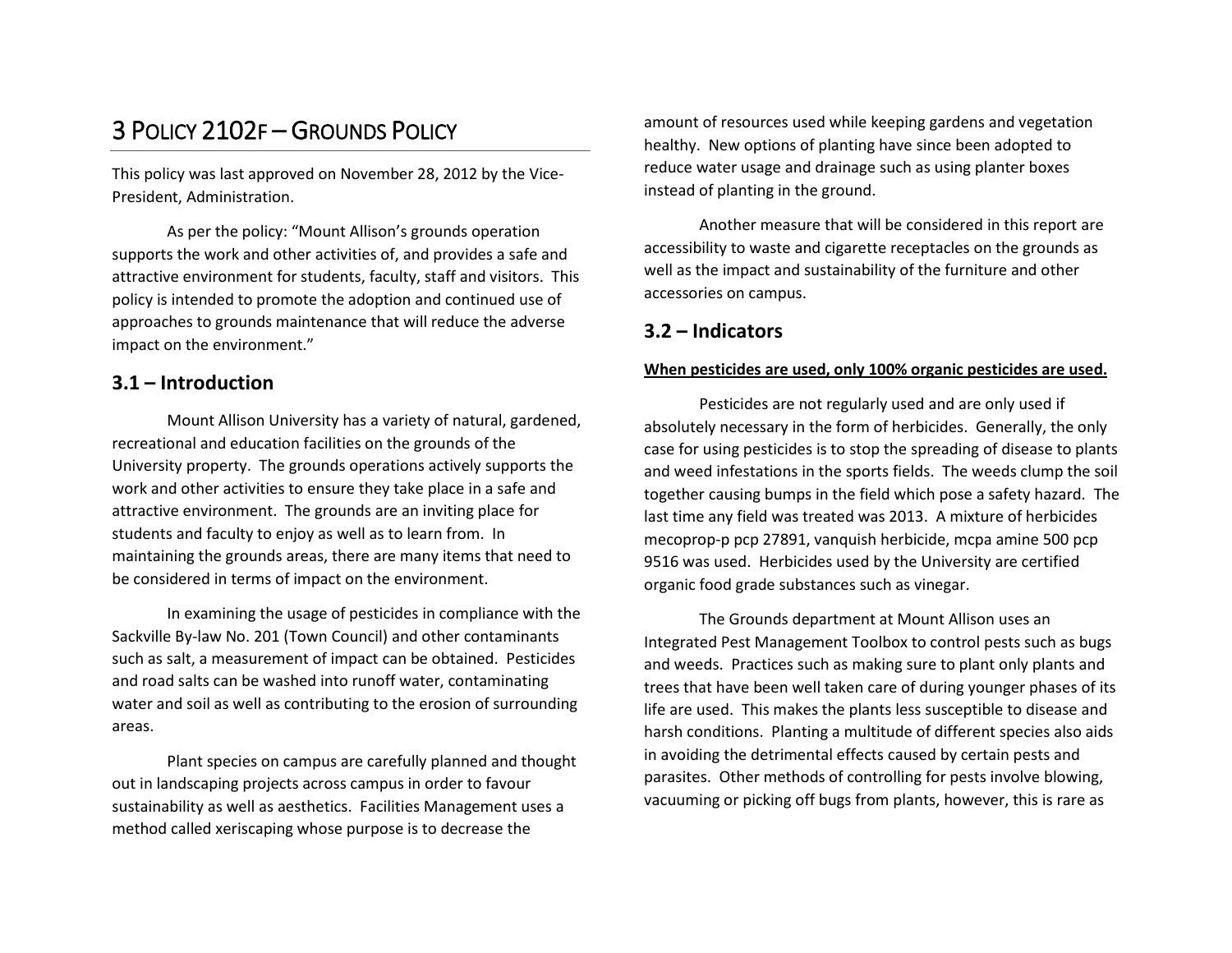there is not a huge issue of bug infestations in Sackville, New Brunswick.

### **Yard Waste is composted.**

Yard waste is normally composted in the Grounds compound and is used for gardening on campus as well as given to the Town of Sackville. Yard waste is composted separately from food waste which is composted behind Jennings Dining Hall in the composters commonly known as "Dirt and Ernie". This summer, the site of the composting has been converted to a space for storing the fleet of vehicles for the Sciences department. The University makes a lot more compost than it can use and currently what is produced by Jennings Dining Hall is enough to sustain Grounds operations until a new site is established. Mount Allison gives away the compost that is not used. The rest is stored and accumulated from year to year. Especially during years when the Mount Allison Farm is not running there is an excess of compost. The amount of compost accumulated varies greatly and depends on the amount of tree and stump removal taken place that year.

The amount of compost created is not measured but is used frequently. For flower boxes on campus a soilless media is used combined with campus yard waste.

## **The landscape design incorporates native New Brunswick plant species.**

Generally, when plants and trees are chosen there are many things taken into consideration such as aesthetic, low maintenance life spans, adherence to the International Society of Arboriculture guidelines, safety, as well as diversity in both age and species. Typically, there is an effort to grow native plants, however, native plants to New Brunswick are not necessarily suited to grow on an

urbanized setting such as a University campus. There are more considerations as to what will grow given the specific soil distribution, drainage, ability to withstand harsh weather and to what will be attractive on campus without impeding access to inspections or damaging power lines in the future. The University's Grounds Supervisor, Andrea Ward, an arborist by trade and other qualified Grounds staff are responsible for most of the decisions concerning vegetation on campus. Many of the trees and plants on campus are Native but many are chosen to reduce impact based on maintenance over its lifespan. Trees and other plants on campus are sourced locally when possible, however many larger purchases come from fields in Ontario.

### **The landscape is designed to use minimal resources.**

Xeriscaping is a practice used on campus to minimize the amount of water that is dispensed. For plants such as sod and newly planted or recently transplanted items, they are watered for the first year. The species of the plants that are chosen are meant to require low maintenance and grooming after the first year of care. During the summer of 2015, flower boxes were first used as opposed to planting in gardens. The boxes retained more water so that Grounds did not have to continually water them throughout the summer. This allowed for brightly coloured annual flowers to appear on campus and use very little resources all summer long. They also were used as a blockade for traffic control around campus and worked very well!

During the summer of 2015 theMcCauley Field was replaced with a turf field, Alumni Field. Although the field is not entirely immune to weeds, it does not need to be watered in order to be maintained. The addition of the turf field did eliminate a green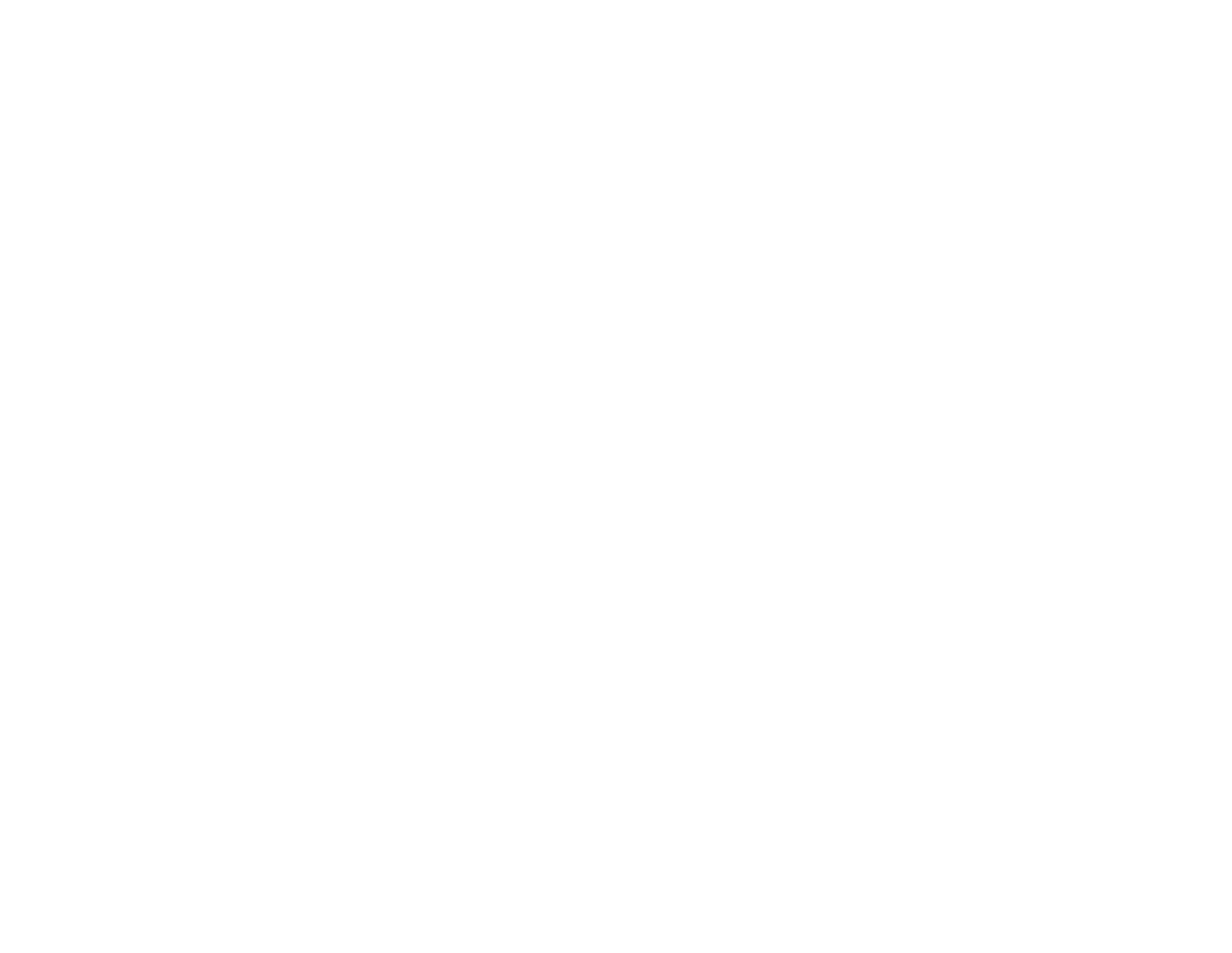## **3.3 – Data**



## **Figure 3.3.1. Salt purchased used for de-icing during winter months.**

Salting walkways on campus is arguably one of the most impactful activities used by the Grounds Department. Salts used can be damaging to certain plants and ecosystems from water runoff and seepage however, it is important to have for safety precautions. Many other alternatives have and continue to be explored. Typically rock salt it used. Other substances that have been tested cause damage to stone and other fixtures on campus. After snow is melted in the spring sometimes there are brown spots as a result of over salting near grassy areas. The purchasing amounts of salt is weather dependent as safety is the overriding factor in how much is actually dispensed around campus. Approximately 3-6 pallets of bagged salt is used per year in front of building entrances.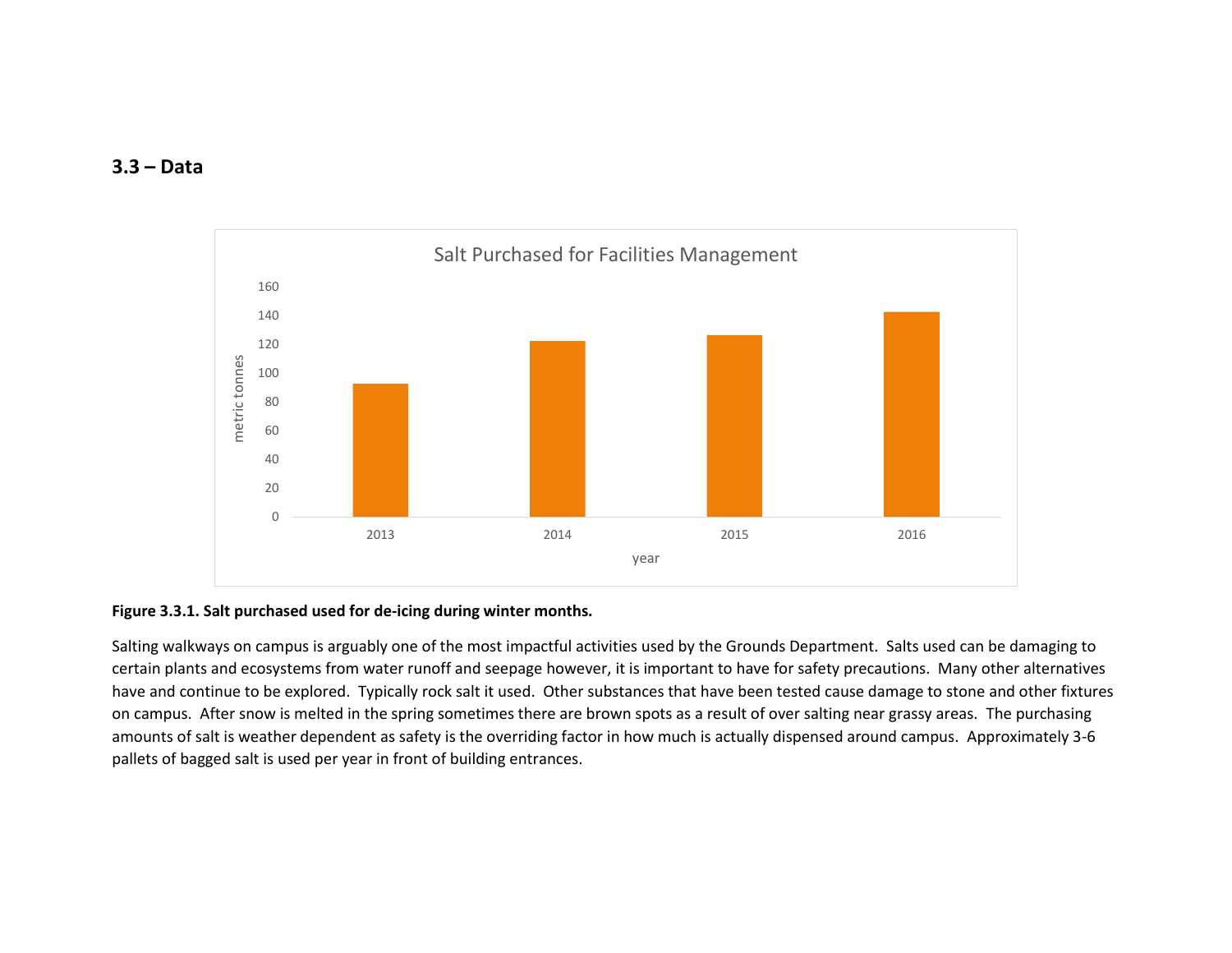

# **Figure 3.3.2. Fixtures on campus aid in creating a welcoming environment and the ability for members of the community to keep the grounds clean and free of litter.**

Fixtures on campus have provided a way for members of the University community to enjoy a clean environment as well as participate in keeping it aesthetically pleasing for others. Fixtures on campus are purchased on the bases of them becoming a long term investment without the need to constantly be replaced.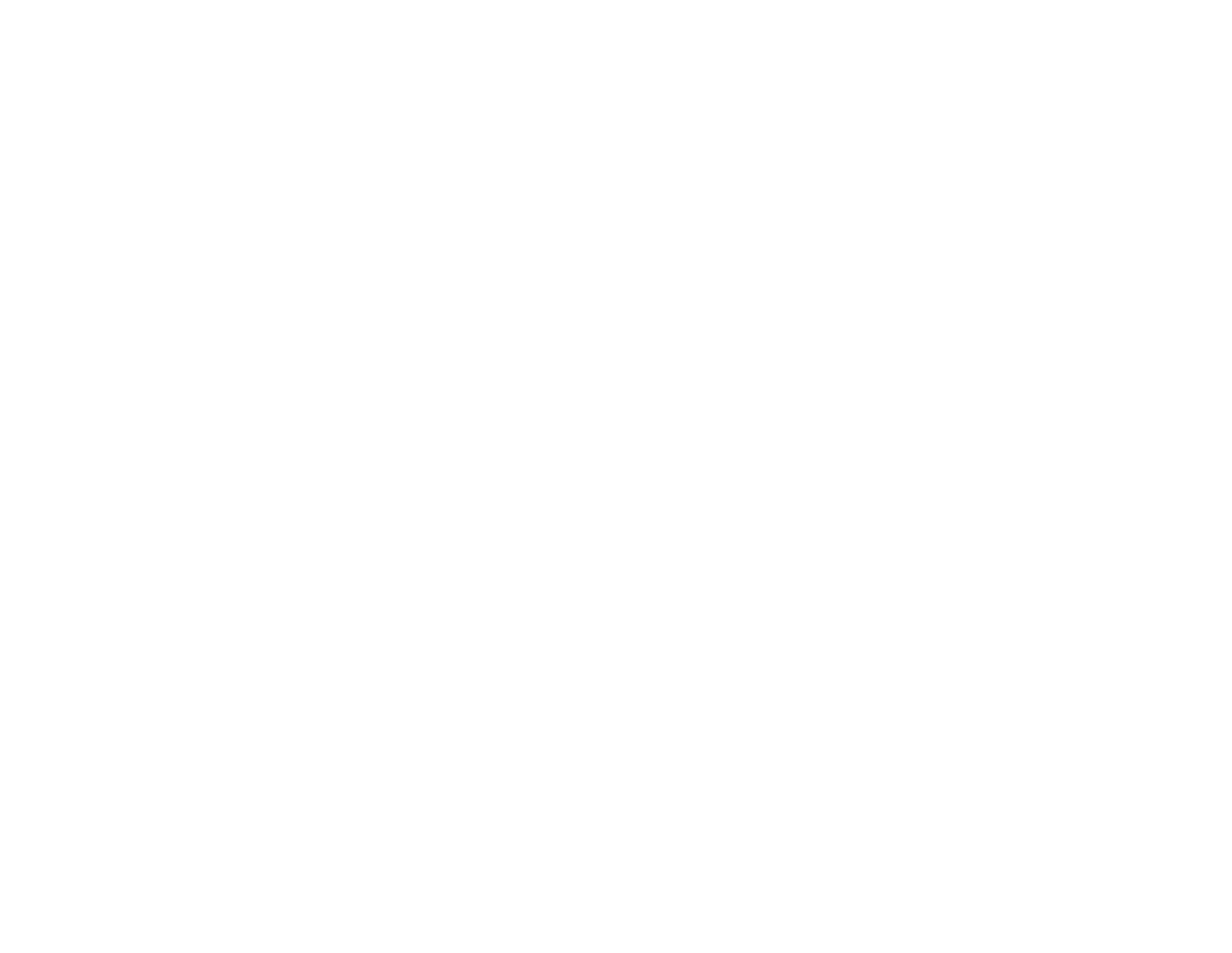indicator there should be a way that it can be quantified or compared to from audit to audit.

Measures that should be considered under the Grounds policy include access to waste receptacles, cigarette butt receptacles, sustainability of furniture such as benches and other aspects of grounds operations that pose a significant impact on the environment.

Continue to explore reasonable alternatives to salting in the winter that would be feasible to weather faced within Sackville, New Brunswick.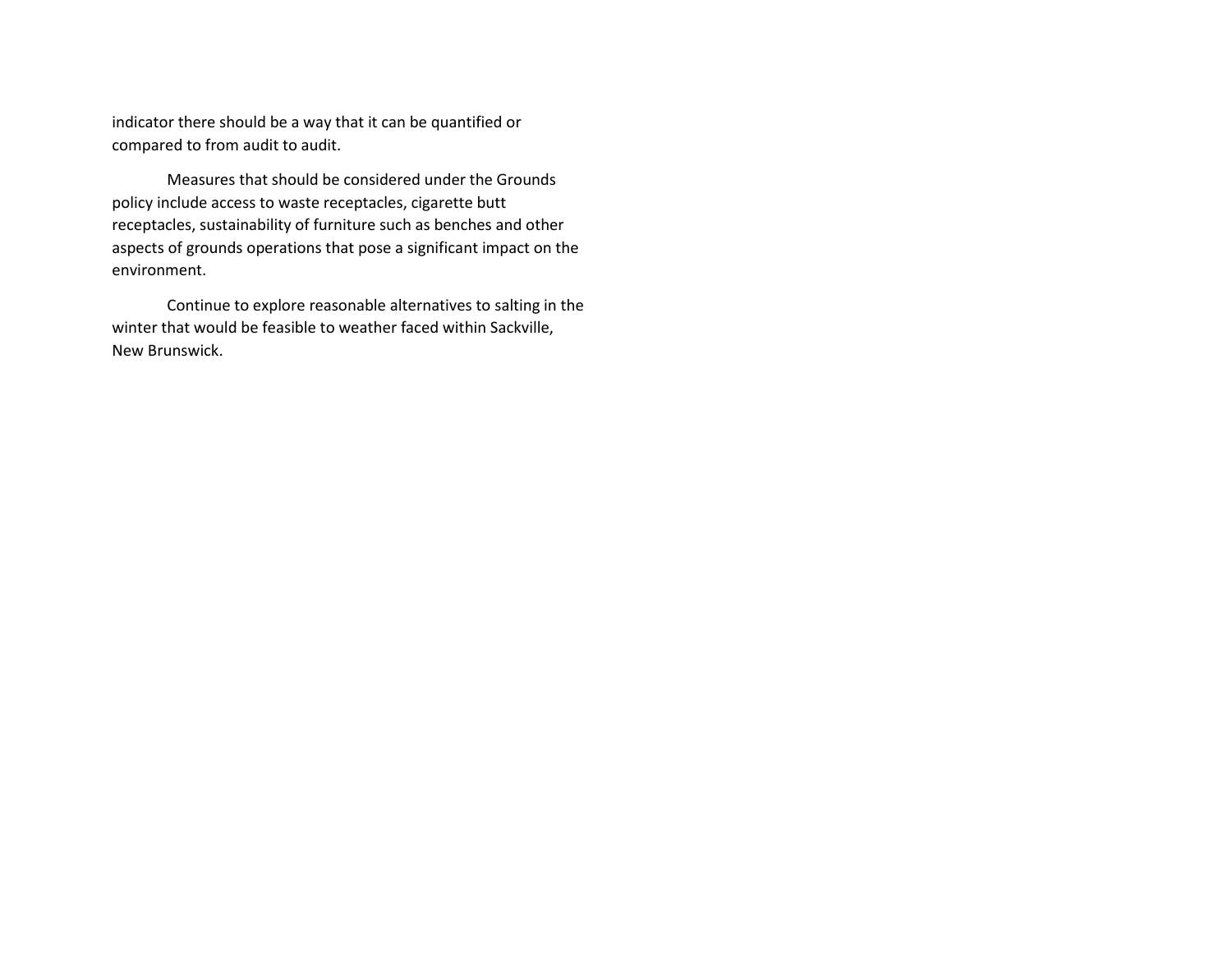# 4 POLICY 2102G – BUILDINGS POLICY

This policy was last approved on November 28, 2012 by the Vice-President, Administration.

As per the policy: "The University is committed to constructing, operating and maintaining its buildings in ways that will reduce operating costs, provide healthy environments for students, faculty, staff and visitors and contribute to the goals of protecting, conserving and enhancing the environment."

# **4.1 – Introduction**

The University owns and is responsible for a number of buildings in Sackville, New Brunswick. They arguably are the most environmentally impactful aspect of the school. Their impact can be measured through electricity and energy consumption, water consumption, or waste output. Using these metrics, it can be determined what the overall trend in consumption is. It can then be analyzed to determine whether or not specific targets that are outlined in the policy are being met.

The University is serviced by NB Power, The Town of Sackville and the Westmorland Alberta Solid Waste Corporation. The buildings on campus have a number of hardware, technologies and programs to limit energy and water usage and waste on campus. Through updates and renovations in accordance with the Green Globes standards, care is taken to try and incorporate as many technologies and impact reducing items as is possible.

# **4.2 – Indicators**

## **Response time for major building maintenance and repair is monitored and minimized.**

The Facilities Condition Index (FCI) is a comparative measure to calculate the relative condition of facilities on campus and is expressed as a percentage value.

$$
FCI \text{ } (\%) = \frac{Deferred \text{ Maintenance } (DM)}{Cost \text{ Replacement Value } (CRV)} \times 100
$$

The lower the value of the index, the better the state of the facilities. Because of the high value of current deferred maintenance, the FCI is quite high. This is because many buildings on campus are currently past their lifespan in terms of infrastructure as many of the buildings built in the 1960's are older than 50 years old. As it stands, approximately 45% of buildings on campus are between 25 and 50 years old and 20% are older than 50 years. Only 19% of buildings on campus are newer than 10 years old. The current FCI value is approximately 22.84% which is extremely high although improved. At the time of the last audit of Policy 2102g the FCI value was approximately 25%. These values are calculated by Facilities Management based on costs of maintenance needed over the renovations and maintenance completed. As new infrastructure and renovations take place on campus, this value decreases. Strategies to reduce the FCI value are based on goals outlined in the Campus Master Plan.

The Fix It program is used for smaller maintenance items throughout campus that can be reported by members of the University community. Items such as heat issues in certain rooms both academic and residence, leaking taps, electrical issues and things of the like can be reported and a work order will be issued. A work order is a documented record of a maintenance issue on campus. This program has been successful on campus, especially in residences. Facilities Management documents approximately 4300 work orders annually.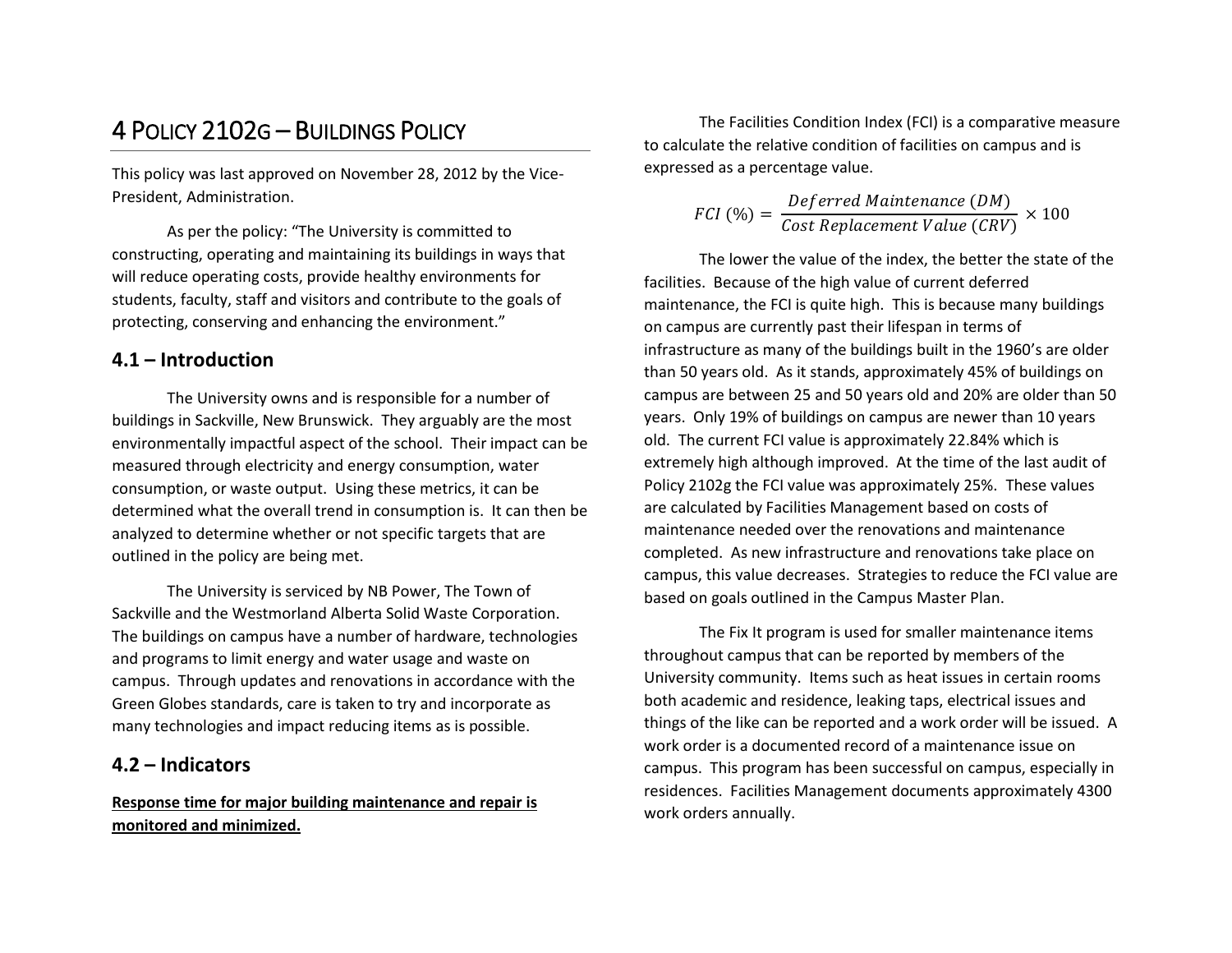The Eco- Rep program has been expanded to include most Academic buildings on campus along with one for every Residence building. The program is meant to have students who use the many buildings on campus to perform mini audits in their appointed building. After completing a training tour with a member of Facilities Management, Perry Eldridge, the Eco Rep goes through the building on their own and picks out items that are compromising the efficiency of the building. For example, in an Eco Rep report, a drafty window, leaking tap or flickering light may be reported on. The reports are directed to facilities and then archived along with the correspondence that follows with work order numbers and discussion on the issues brought forth. Many issues have been identified, such as having proper waste receptacles in accessible locations of each building and adding light motion sensors to bathrooms and hallways that are often forgotten.

The Eco Rep program is also responsible for mobilizing the Campus Climate Challenge on Campus, C3. This campaign spreads awareness about ways to reduce a personal carbon footprint. While encouraging these initiatives, the energy usage during what is usually one of the highest annual quarters for energy consumption, decreases significantly. The cost savings in this decrease is also significant. It has been a trend that as new renovations and maintenance continues in buildings on campus it becomes more difficult to increase efficiency by using eco-conscience habits, as the buildings are themselves becoming more and more efficient. This should be incentive to update as many facilities on campus as possible and shows that many of the buildings on campus are currently incredibly inefficient. Though the academic buildings were not included in the competition, they still participated and showed a significant decrease in energy consumption.

Currently there is a monitoring system in place that can track the kW/hour usage in each building on campus. Some of the monitoring is incomplete meaning some buildings record no data. These buildings include the Ralph Pickard Bell Library, Hart Hall, Avard Dixon and a few others. None of the buildings owned by the University are monitored that are off campus. The University is taking steps to upgrade the metering system so that the readings can be more accurate through calibration and the data can be more accessible to members of the University.

# **Prior to new building or renovation projects an environmental impact analysis (EIA) is completed.**

Environmental Impact Assessments are not completed on top of old building sites or already developed sites. All new building constructions that have occurred since the last audit have been built on top of sites where buildings had previously existed. In the event of a construction that potentially would happen over contaminated soil, such as the field behind the King Street Parking Lot, or anything that would impact the environment of the Sackville Waterfowl Park, through contaminants or sediments, would require an EIA.

Facilities Master Plan is near its end. This plan outlines upgrading and new infrastructure goals within Facilities Management. The plan is set out in phases and followed as closely as possible with some deviation as a result of funding or other obstacles. Renovations in regards to academic buildings have been followed closely according to plan. Residence renovations have been followed, new buildings have not been built. The Purdy Crawford Center for the Arts has been built and is expected to achieve 4 Green Globes, equivalent to an LEED Gold.

## **Building construction or renovation makes use of green building techniques, materials and disposal.**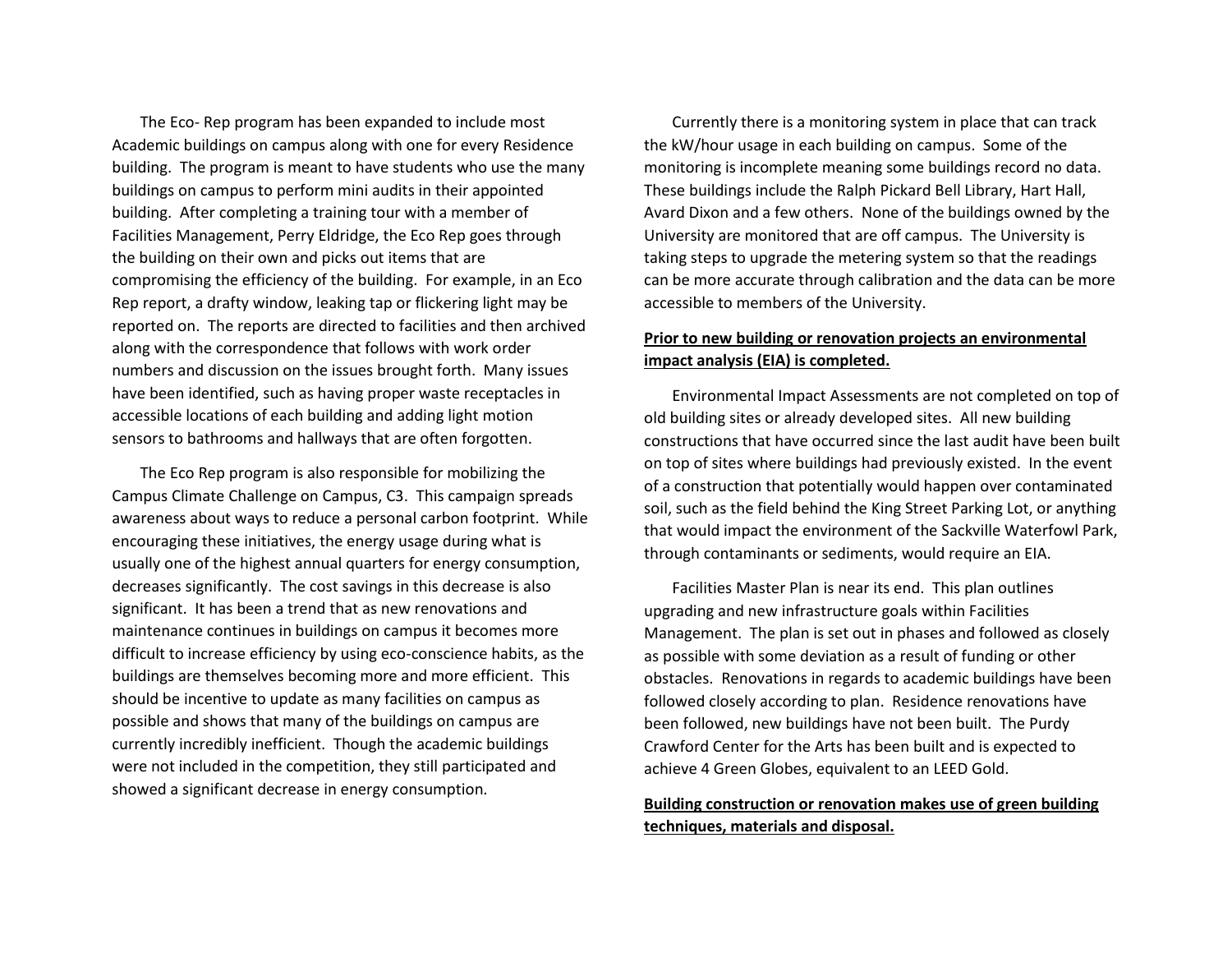When new construction projects happen on campus, guidelines are followed by Green Globes and are implemented when economically feasible to do so. Green Globes bases their evaluation off of a points system. The points are allocated based off of parameters in project management, site, energy, water, materials and resources, emissions, and indoor environment and there are 1000 points available to be scored. Currently only the Wallace McCain Student Center and the Fitness Centre within the WMSC have a Green Globes certification of 3 and 4 Green Globes respectively. The Purdy Crawford Centre for the Arts should qualify for 4 Green Globes but the certification has yet to be administered. Three Green Globes indicates scoring between 55% to 69% and four Green Globes indicates a scoring from 70% to 84% (Energy). Campbell Hall has a CBIP certification with a plaque that recognizes the building as an "energy efficient building aimed at reducing greenhouse gas emissions". CBIP or the Commercial Building Incentive Program recognizes standards by LEED and Green Globes and offers a monetary incentive to organizations whose buildings meet specific standards to a sustainable building (Energy Star Participant). These certifications are considered to be awarded to building renovation projects that fall into a category of \$10 million or greater.

To save water low flowing shower heads, as well as air cooling systems instead of water cooling systems, dual flush and low flow toilets, aeration in taps, and a cistern in the Wallace McCain Student Centre which can hold approximately 13000 litres of rainwater for flushing toilets in the building. Many of these projects have been implemented such as the toilets and shower heads since the last audit. Figure 4.3.1 shows the savings in water as a result of some of these projects.

To save energy all buildings lighting is moving towards implementing LED lighting to replace old lighting in buildings. Many of the new buildings renovations incorporate LED lighting projects. Also in the Jennings Dining Hall, there is a light scavenging daylight harvesting system. During the day as light shines in, there are sensors that dim the light indoors. This saves energy from unnecessary light throughout the day. Lamp poles on campus have been recently switched from a timer to a computer controlled system. This ensures that lights come on only when it is dark.

In 2010 the Green Initiatives budget was established and used funds from energy savings to go towards 'green' initiatives. After 2014 this fund was eliminated (University). These funds were used to go into pay back projects that saved on emissions and energy usage on campus. The projects were prioritized by quicker payback times. This fund was very successful and was able to complete many energy efficiency projects over the course of the years. Once all of the smaller projects or 'low hanging fruit' were accomplished, longer payback projects began to be considered. Because of the scale of these projects, the fund and savings from projects were instead incorporated in to the alterations and renovations budget. Although this means that not all funds go towards 'green' renovations, energy efficiency is always something considered during renovations. Some of the projects that resulted from this fund included lighting projects, updating equipment such as freezers and other building renovations with energy efficiency in mind. Larger 'green' projects that are concerned with efficiency are considered upon evaluation of an energy audit. Projects with payback times less than 5 years are considered a priority in terms of renovations. Projects with payback times between 5 to 10 years require more consideration as new technologies are constantly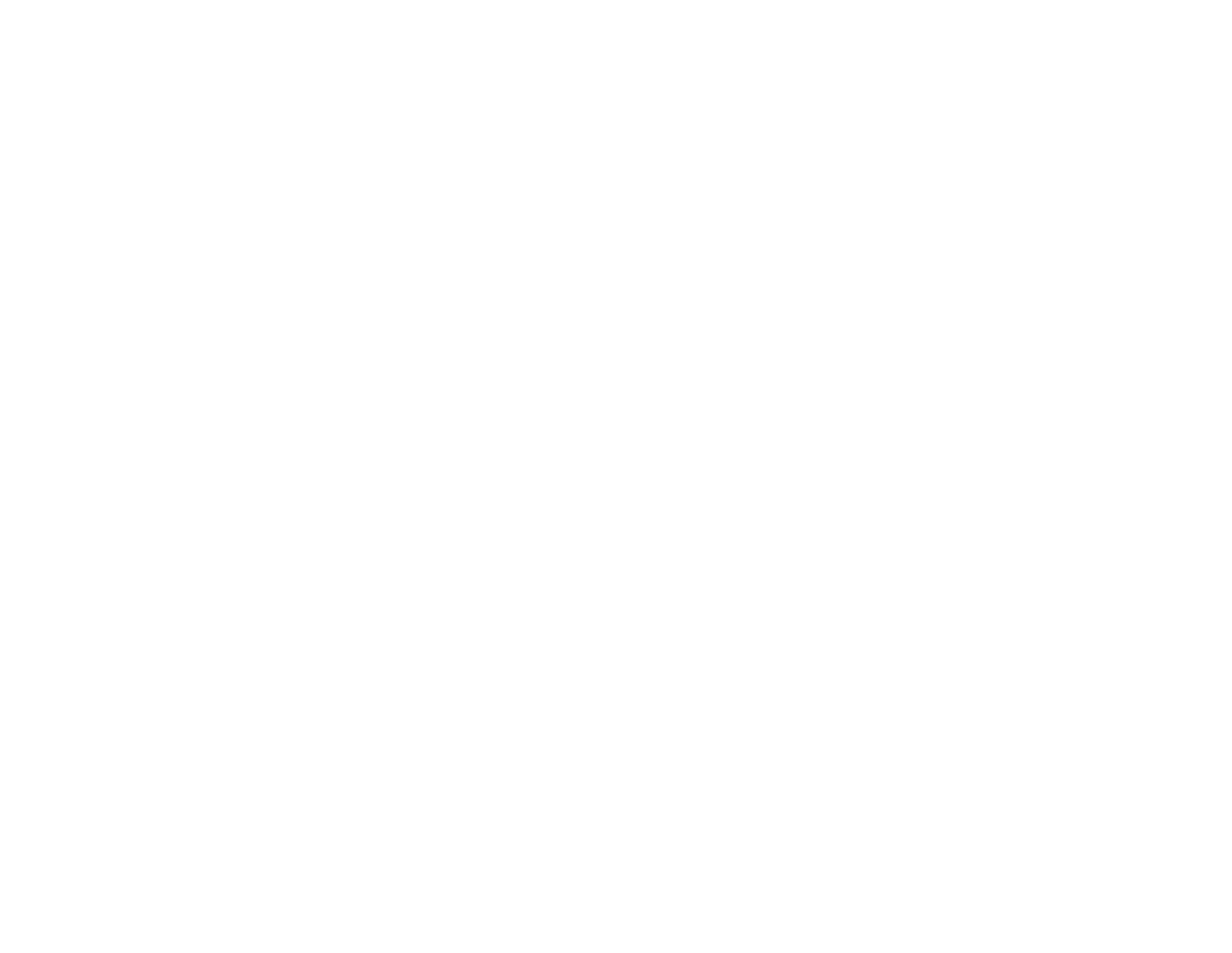

## **Figure 4.3.2 Quarterly breakdown of water usage by University owned properties**

University water usage, since the last audit was performed, peaked in 2012 and has since had a steady decline with most water being used throughout the months of October to March. A likely reason for this decline can be attributed to things like low flowing bathroom fixtures, aeration in washroom taps so that less water can seem like more when washing hands in terms of appearance and volume.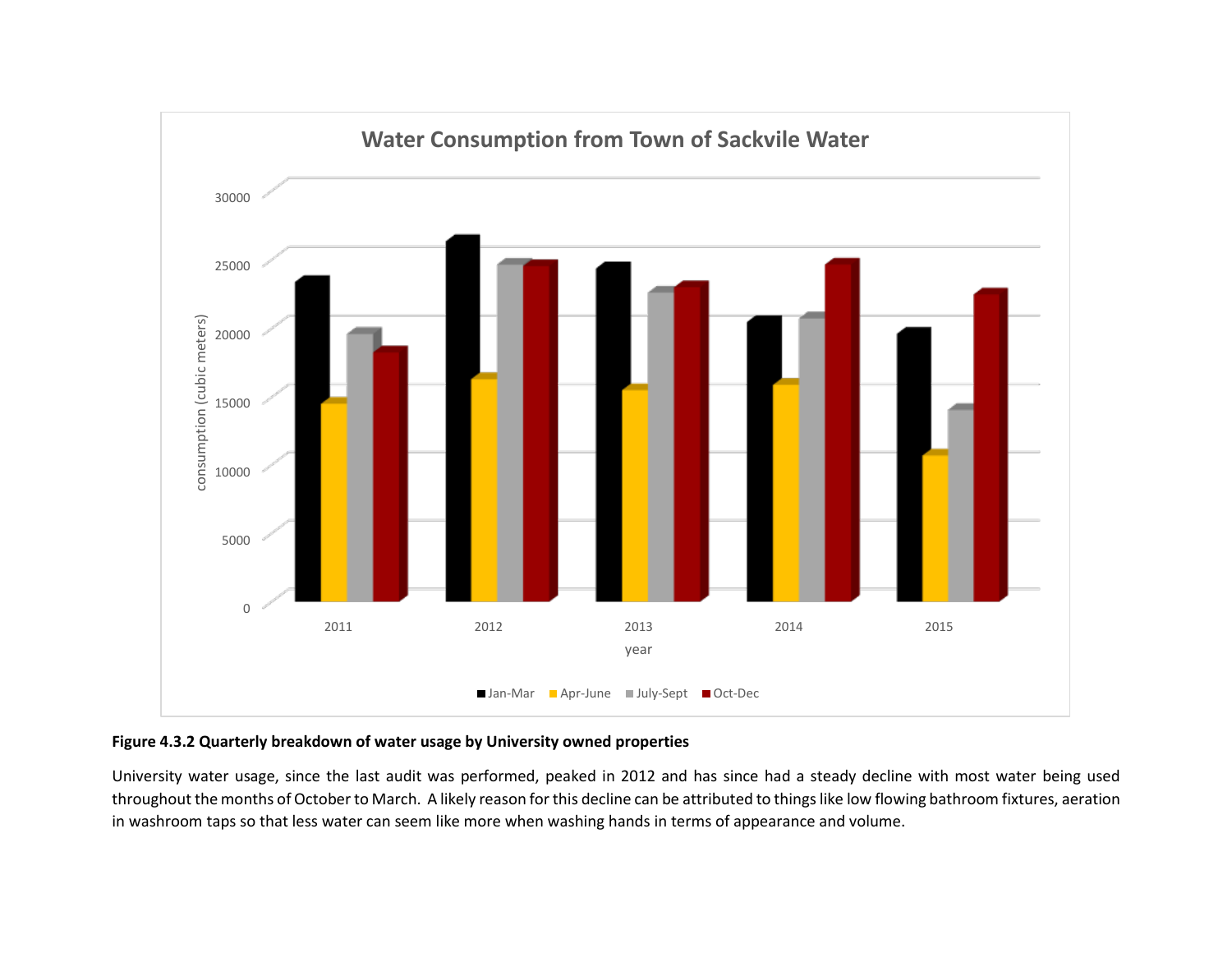

# **Figure 4.3.3 kW/hour usage before and during the campus climate challenge. 2016 was the first year both academic building measurements were calculated as well as a post measurement was recorded.**

During this educational campaign, energy drops dramatically. This translates to savings in dollars and carbon emissions. On average the carbon emissions saved during this campaign equal to 3.26 tonnes  $CO_2$  from 2012 to 2015 from residence buildings alone. 2016 was the first year that a week after the campaign was measured and was shown to have barely increased. In 2016 in the first week 0.29 tonnes of  $CO<sub>2</sub>$  were saved across all buildings on campus (Zero). This dramatic drop is likely indicative of the many buildings on campus that are inefficient in terms of items that people using those buildings have control over. This includes leaving lights on which could be and is in many buildings, remedied by LED or motion sensor lights. Items such as shutting down electronics in the evenings when they aren't being used, encouraging the use of stairs instead of an elevator when possible and residents using cold washes and air drying laundry will most likely become as normal as motion light sensor, only if education on such items persist.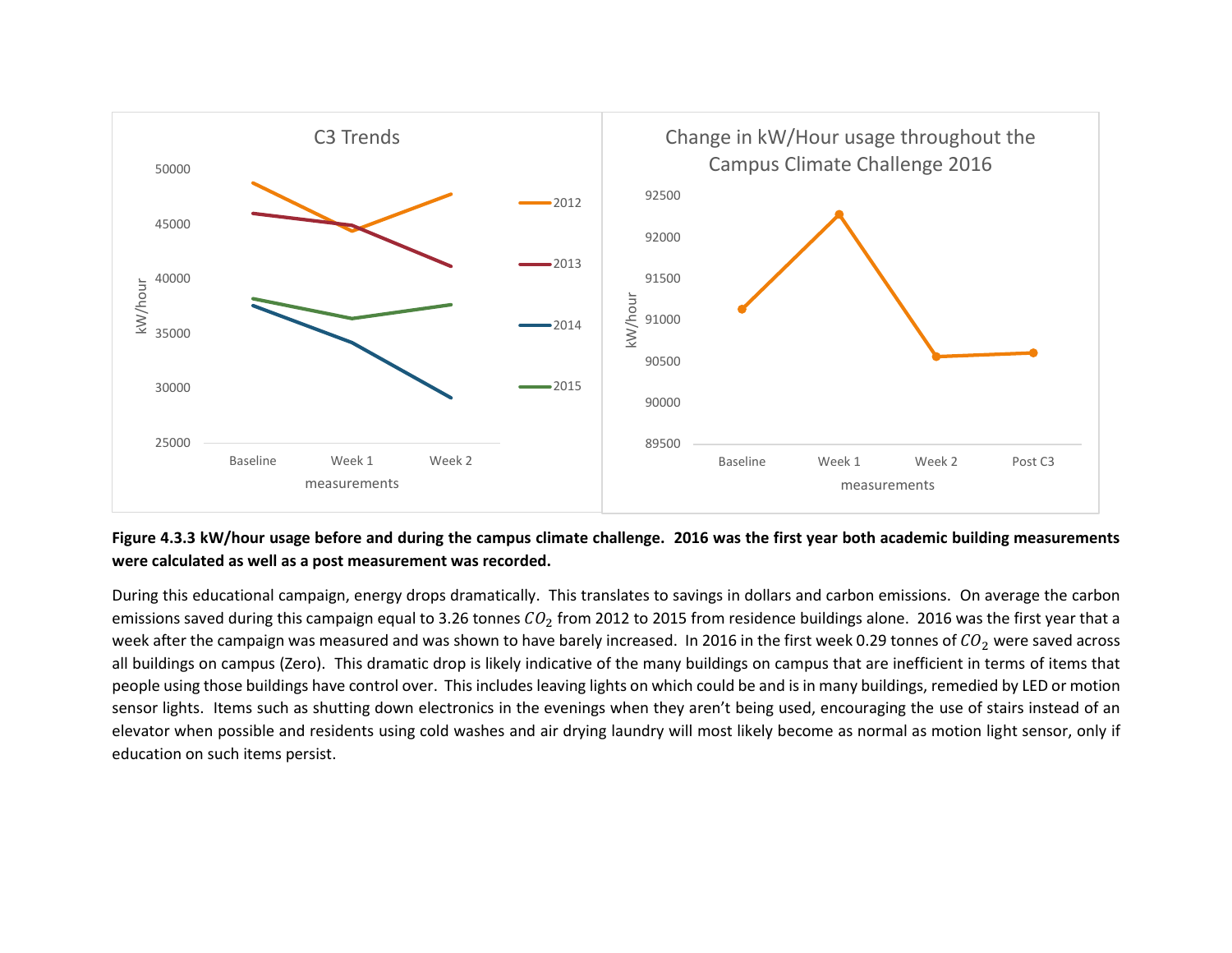

# **Figure 4.3.4. Usage of natural gas used in buildings owned by the University.**

Over the years represented in this chart, the University has closed and built buildings on its power grid. Some buildings during this time have been closed, others have been newly built. In the past year, natural gas usage has decreased from the previous year where there was steeper increase in usage of natural gases. The University is generally using more natural gas as a result in the University no longer using bunker oil.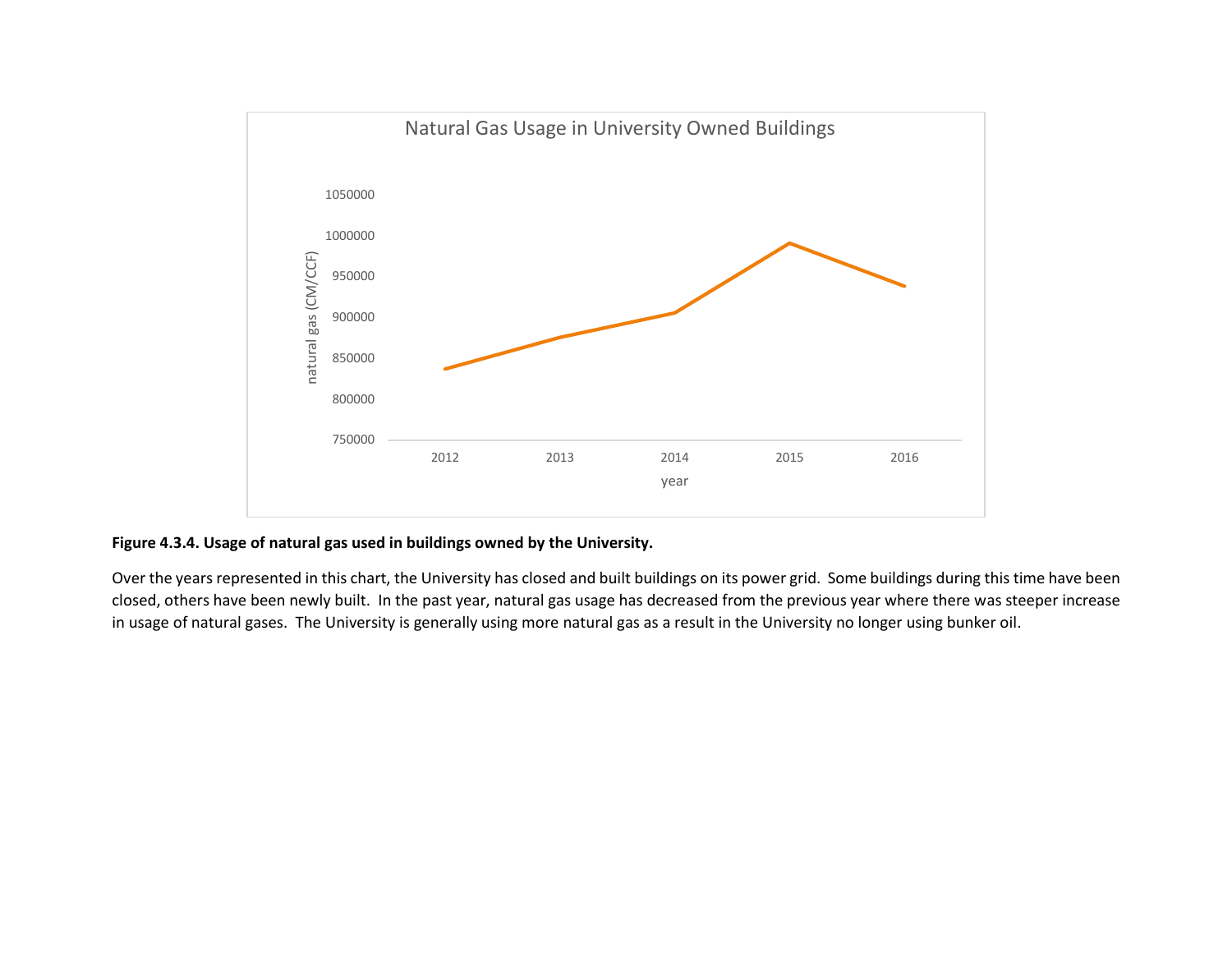

**Figure 4.3.5. Carbon emissions from University buildings coupled with linear trends (dotted lines).**

Overall,  $CO<sub>2</sub>$  emissions in buildings have increased. Emissions from power which can be implicated in electricity and energy usage has decreased by 352 Megatonnes of  $CO<sub>2</sub>$ . This reduction can likely be attributed to energy projects having to do with mechanical maintenance. Many of the ventilation motors now have variable speeds installed so that it can controlled how much power is used in relation to heat needed. Multiple lighting retrofits during this period of time have also contributed to the decrease in emissions. Emissions from heating across campus have increased by 1189 Megatonnes of  $CO<sub>2</sub>$ . This could likely be attributed to the fact the new Purdy Crawford Centre for the Arts Building has a larger footprint than previous buildings and has more ventilation systems and more heating requirements. The exhaust system in Barclay has been improved and as a result there is a higher volume of air that requires heating. Another contribution to this increase, though very minor in comparison is when rooms get too hot in the winter, windows are left open and heat is wasted. The same occurs when doors and windows are not properly insulated and warm air can leak out, needing more heat to keep the building warm. These were common issues brought up in Eco Rep reports throughout the winter semester of 2016 which are archived in the Ralph Pickard Bell Library. These increases and decreases balance out to an overall increase in  $CO<sub>2</sub>$  emissions of 837 Megatonnes.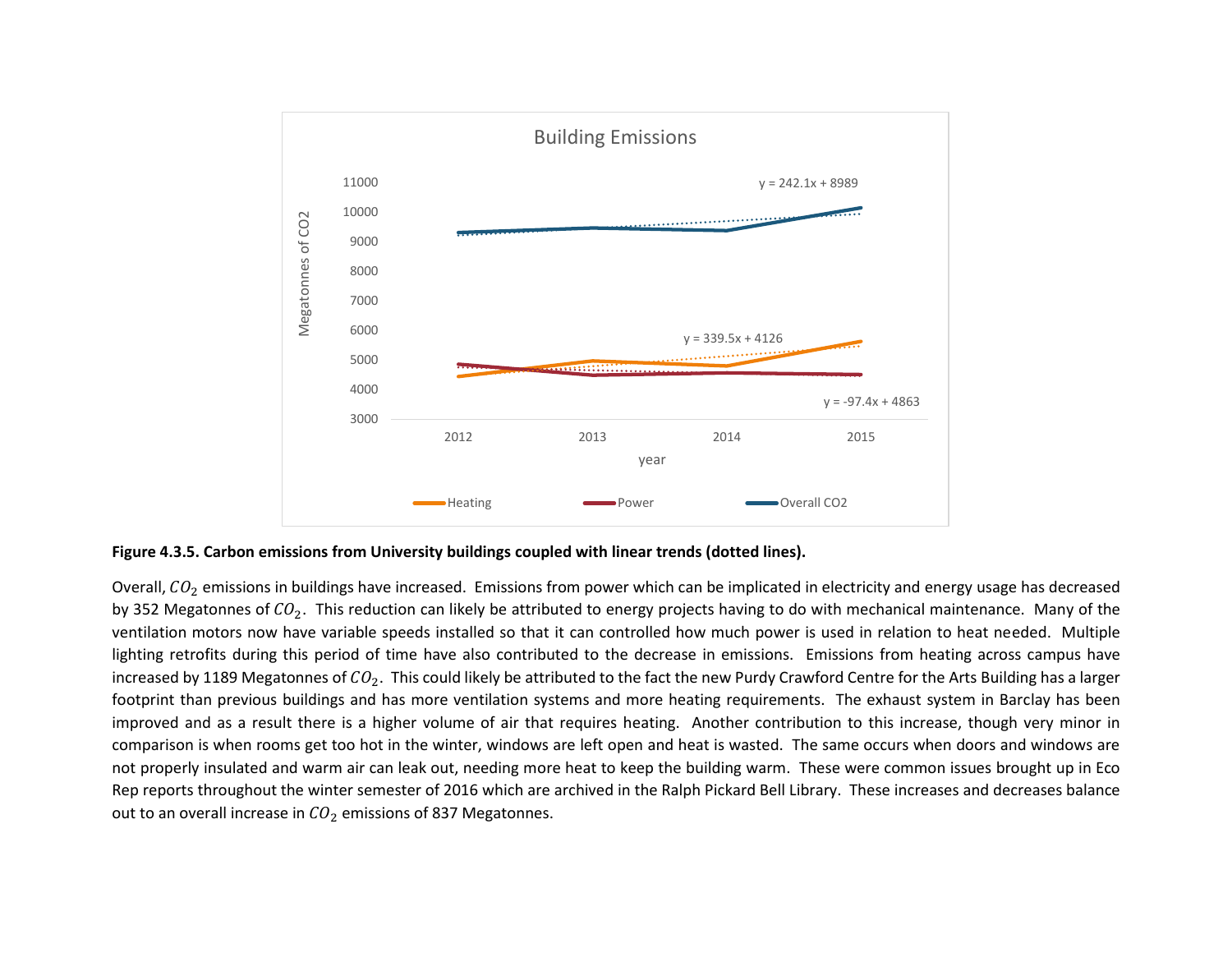# **4.4 Summary and Recommendations**

### **Summary**

The Purdy Crawford Centre for the Arts has been completed as of 2014 and should be qualified for a certification of 4 Green Globes. However, an inspection has not been completed so the certification has yet to be awarded.

Mount Allison Residence buildings won the Campus Climate Challenge meaning they had the highest drop in energy consumption during the coldest months of the year compared to many other Universities across the Maritimes. This drop in energy usage translates to reductions in carbon emissions for buildings across campus. During the campus climate challenge energy usage dropped from week 1 to week 2 1720 kW/hour in 2016. These savings translate into 0.88 metric tonnes of carbon emissions saved in only a week of a campus wide educational campaigns (Zero).

From 2012 to 2015 water usage in buildings has shown a trend in steady decline. Currently in policy 2102g, water is not considered in performance indicators, accountability and targets.

As new renovations and building projects take place, more energy efficient fixtures, infrastructure and building materials are used to replace old practices. The building facilities at Mount Allison are continuing to improve as new technologies and opportunities to implement them present themselves.

As opportunities arise, Mount Allison University implements more energy efficient fixtures and invests in some large scale renovations that save energy and funds for the University. As new technologies present themselves constantly, the University sees that they are making the best decision in terms of short term energy savings and long term savings through infrastructure wherever possible. This particular policy encompasses many measurements that can be accounted for

### **Recommendations**

A water calculation should be used as a measure indicated in the policy to increase accountability of resources used by campus buildings. Although Sackville is not a drought prone region, it should be noted how much water is being consumed annually by our buildings as it can have a significant impact on the environment around us as this institution uses tens of thousands of cubic metres of water a year. This metric is entirely measurable through tracking water bills from the Town of Sackville via Financial Services. As new systems are put into place such a low flowing fixtures, new heating systems, cisterns etc., the campus wide water usage will continue to decrease.

This specific policy is very broad in regards to calculated carbon emissions, especially when there is already a separate policy and a sub-policy of the environmental policy regarding emissions alone. Consider wording and specifics in the two policies for clarification and to limit redundancies. Also a goal for emissions should be made and incorporated in the strategic plan. Alternatives to natural gas usage should be explored. Also methods of reducing heat loss in buildings to avoid further rising of  $\rightarrow$  emissions should be considered.

If Green Globes is being used as a metric for targets and goals, Green Globes standards should be incorporated into the indicators used to audit the Buildings Policy 2102g.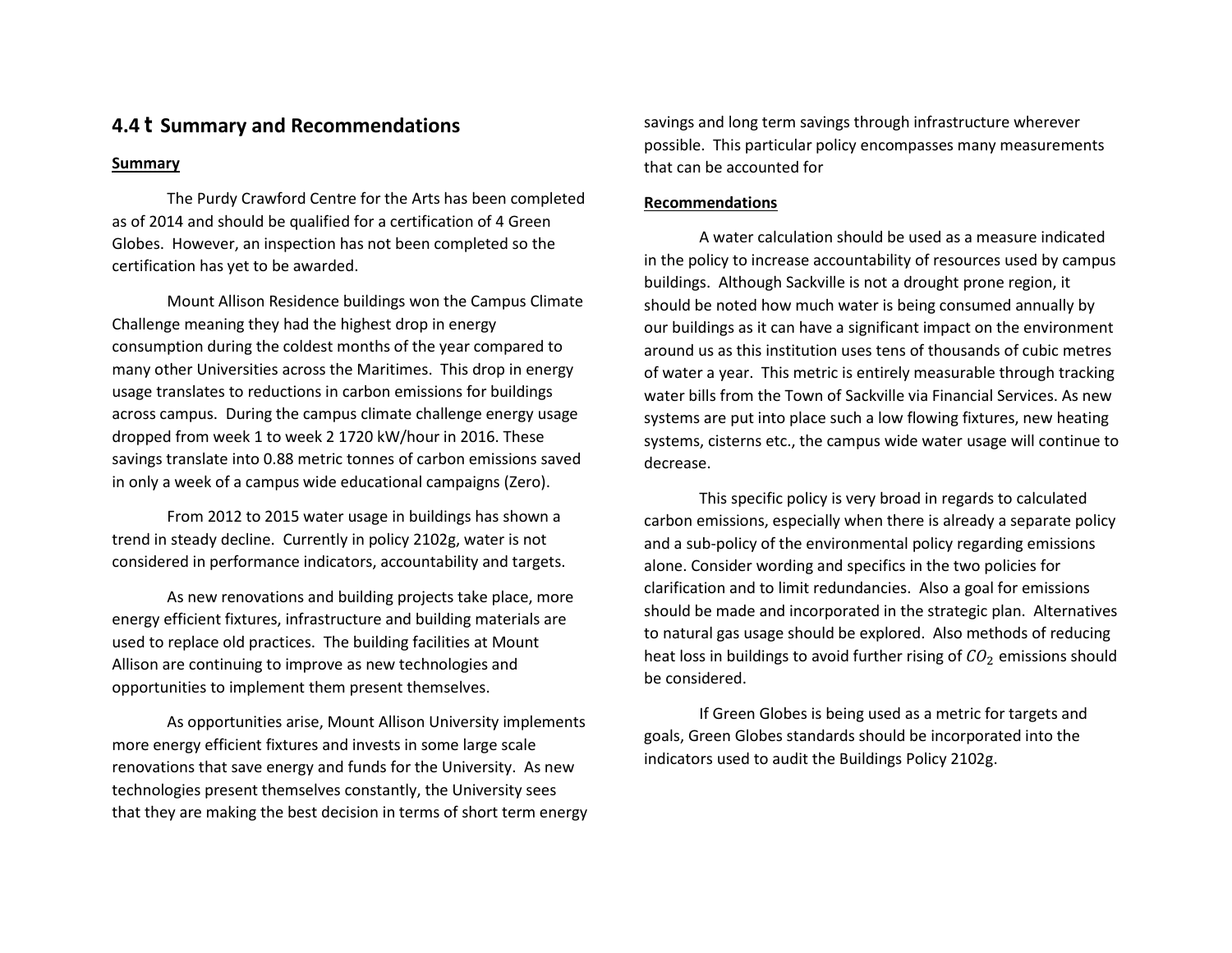# 5 SOURCES

- Allison, Mount. "Mount Allison University | Policy 2102." *Mount Allison University | Policy 2102*. Vice President, Administration, n.d. Web. 02 May 2016.
- Martz, Naomi, Kate Ritchie, and Caitlyn Schwaer. "Mount Allison University Environmental Audit." (2011): n. pag. *Mta.ca*. Mount Allison University. Web. 2 May 2016.

### **1. Transportation**

### Cited

- Parsons, Jonathan. "Mount Allison University | Section E." *Mount Allison University | Section E*. Mount Allison University, n.d. Web. 10 May 2016.
- *Policies & Procedures Manual*. Sackville, NB: Department of Facilities Management, 2016. *Mta.ca*. Mount Allison University. Web. 6 May 2016.
- Zero, Carbon. "Carbon Emissions Calculator." *Calculate Your Carbon Emissions*. Carbonzero, n.d. Web. 06 May 2016.

### Data and information provided by

- Jenna Boomer, Procurement Services (email)
- Nancy Estabrooks, Mount Allison Student Union (email)
- Mary Richards, Accounts Payable Technician (email)
- Ryan Sargent, Manager of Housing, Conference and Event Services (email)

### **2. Paper**

#### Cited

- Enterprises, Rolland, Inc. "ReproPlus Rolland Enterprises." *Rolland Enterprises*. Rolland Enterprises Inc., n.d. Web. 10 May 2016.
- FSC Canada. "Forests For All Forever." *FSC Canada*. Forest Stewardship Council, n.d. Web. 10 May 2016.
- Minolta, Konica. "About Us Environment | KONICA MINOLTA CANADA." *About Us - Environment | KONICA MINOLTA CANADA*. Konica Minolta Business Solutions, n.d. Web. 13 May 2016.
- Papercut MF. "Login." *Studentprints.mta.ca*. Papercut MF, n.d. Web. 10 May 2016.
- Service Commission, South East Regional. "Sorting | Solid Waste | New Brunswick Regional Service Commission 7." *Sorting | Solid Waste | New Brunswick Regional Service Commission 7*. Southeast Regional Service Commission, n.d. Web. 05 May 2016.
- Stanford University. "Buildings & Grounds Maintenance." *Frequently Asked Questions: Benefits of Recycling*. Stanford University, n.d. Web. 05 May 2016.

#### Data and information provided by

Austin Landry, Editor in Chief of The Argosy (email)

Cindy Allen, Book Store Manager (email/interview)

David Bruce, Director of Research Services (email/interview)

Graham May, Past Eco Action member (email)

Joy Estabrooks, General Manager MASU (interview)

Nick Estabrooks, Courier Services (interview)